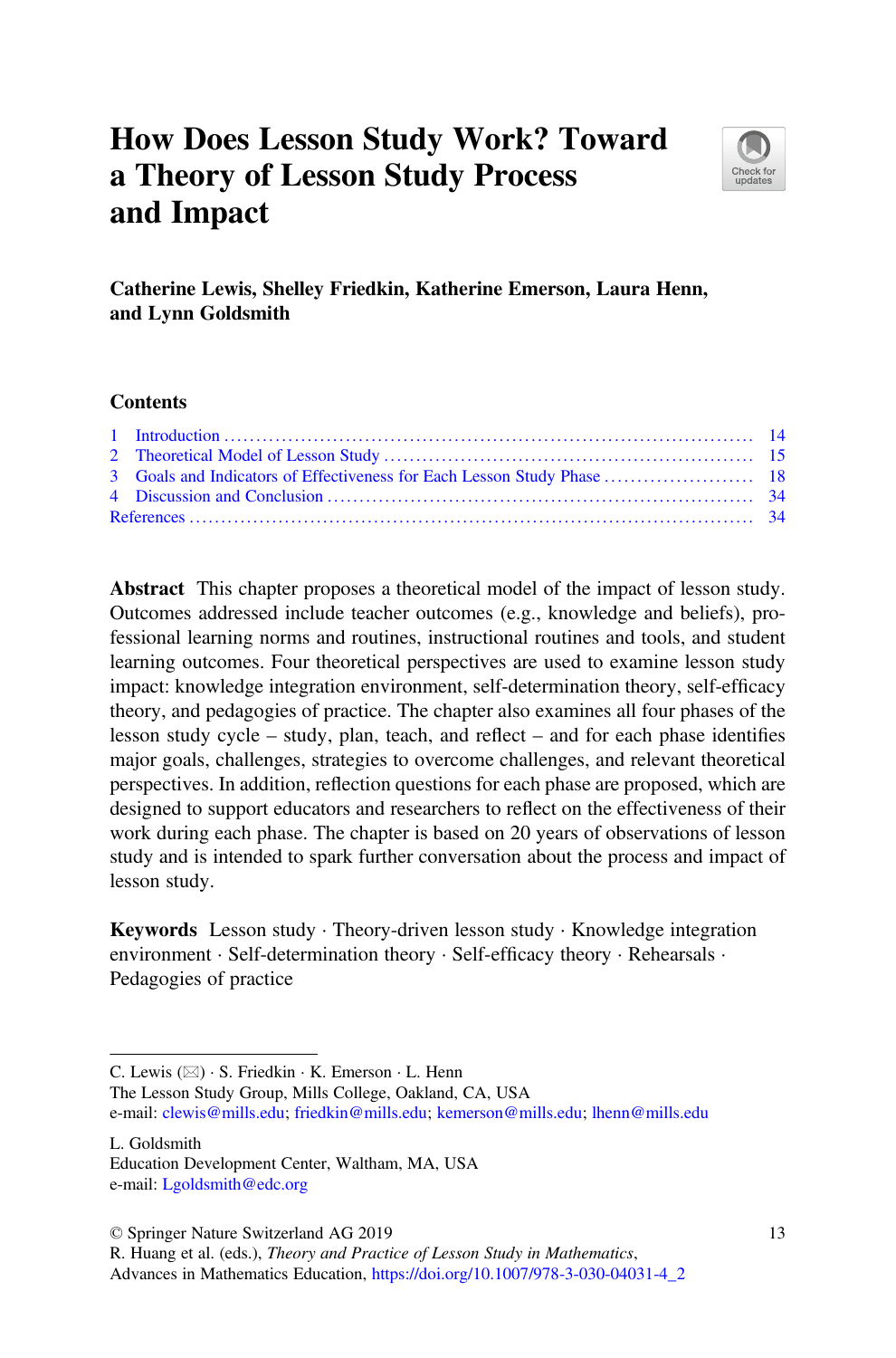# 1 Introduction

We are often asked "Does Lesson Study work?" – a question that seems a lot like asking "Does teaching work?" (Or, "Does marriage work?"). It all depends on your goals and how you approach them. The goals of lesson study as it is practiced in Japan are much broader than is often appreciated in the West. For example, in Japan, lesson study is expected not only to improve teaching but also to strengthen professional community among teachers (Lewis et al. 2010; Sato 2008), help teachers make sense of changes in national standards (Takahashi and McDougal 2014), build more coherent instruction across classrooms (Matsuzawa Elementary School 2011), and connect individual teachers' daily instruction to the shared longterm vision for students embraced by the school (Takahashi and McDougal 2016).

This chapter lays out a theoretical model of lesson study that encompasses outcomes for teachers (individually and collectively) and students. We draw on theoretical perspectives from knowledge integration environments (Linn et al. 2004), self-determination theory (Deci and Ryan 1985), self-efficacy theory (Bandura 2001), and pedagogies of enactment (Grossman et al. 2009a, b) to build our theoretical model. Our chapter is organized around the phases of the lesson study cycle, and we examine each phase through the lens of theory to understand the key goals and challenges of each phase and to consider strategies to overcome key challenges. We also propose reflection questions specific to each phase, rooted in the theoretical perspectives on each phase and designed to help lesson study researchers and practitioners gauge the progress of their work.

# 1.1 What We Mean by "Lesson Study"

Lesson study is a translation of the Japanese term "jugyou kenkyuu," and it is a professional inquiry approach practiced in more than 90% of schools in Japan (National Education Policy Research Institute 2011). Although lesson study is sometimes misconstrued as focusing primarily on lesson planning, it consists of four stages of cyclical activity, as shown at the left side of Fig. 1. In Japan, lesson study cycles typically take place in the context of school-wide Collaborative Lesson Research, in which lesson study teams throughout a school build and share knowledge around a research theme that captures long-term goals for students and testable ideas about how to reach those goals (Takahashi and McDougal 2016). Some eminent researchers lay out six phases of lesson study (Fujii 2016; Takahashi and McDougal 2016), in order to emphasize goal-setting at the outset and to separate the post-lesson discussion and subsequent reflection on learning, but we have opted for simplicity.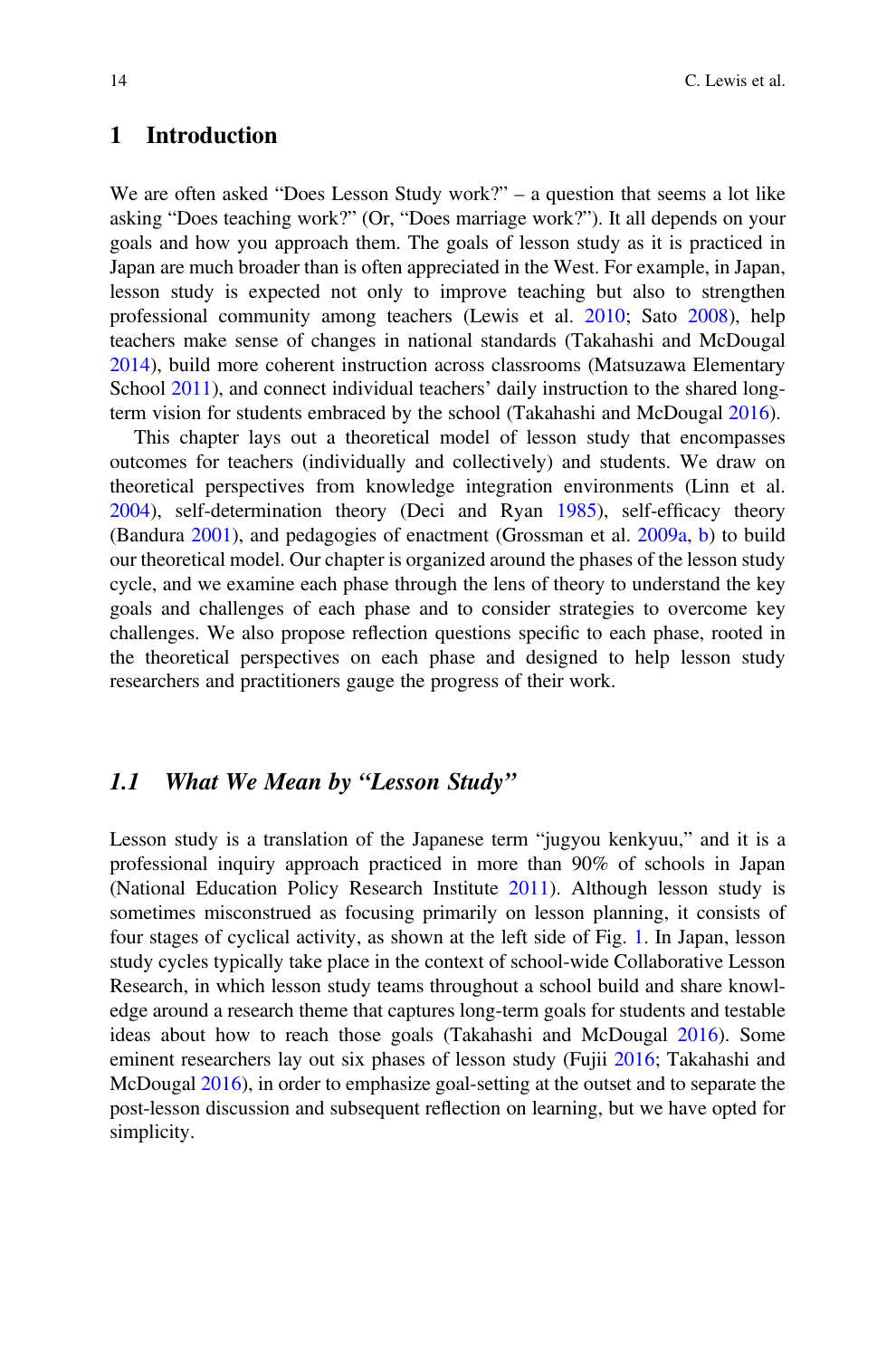

Fig. 1 Theoretical model of lesson study impact

# 2 Theoretical Model of Lesson Study

Figure 1 posits that lesson study can influence instruction and student learning through intermediate changes in teachers' knowledge and beliefs, professional norms and routines, and instructional materials; in the second part of this section, we provide research-based examples of each type of change. First, we describe four theoretical perspectives that we have found useful in understanding the impact of lesson study. These perspectives focus on four different types of outcomes: knowledge, motivation, self-efficacy, and capacity to enact knowledge (e.g., of content and teaching) in the classroom.

# 2.1 Knowledge Integration Environment

The knowledge integration environment is a perspective on learning that grew out of Piagetian theory applied to the domain of science learning, and it focuses on the conditions that allow people to develop increasingly sound understandings of complex phenomena. Knowledge integration theory posits that four sequential processes enable development of powerful, integrated knowledge: making one's current ideas visible ("elicit"), encountering new ideas ("add"), developing criteria to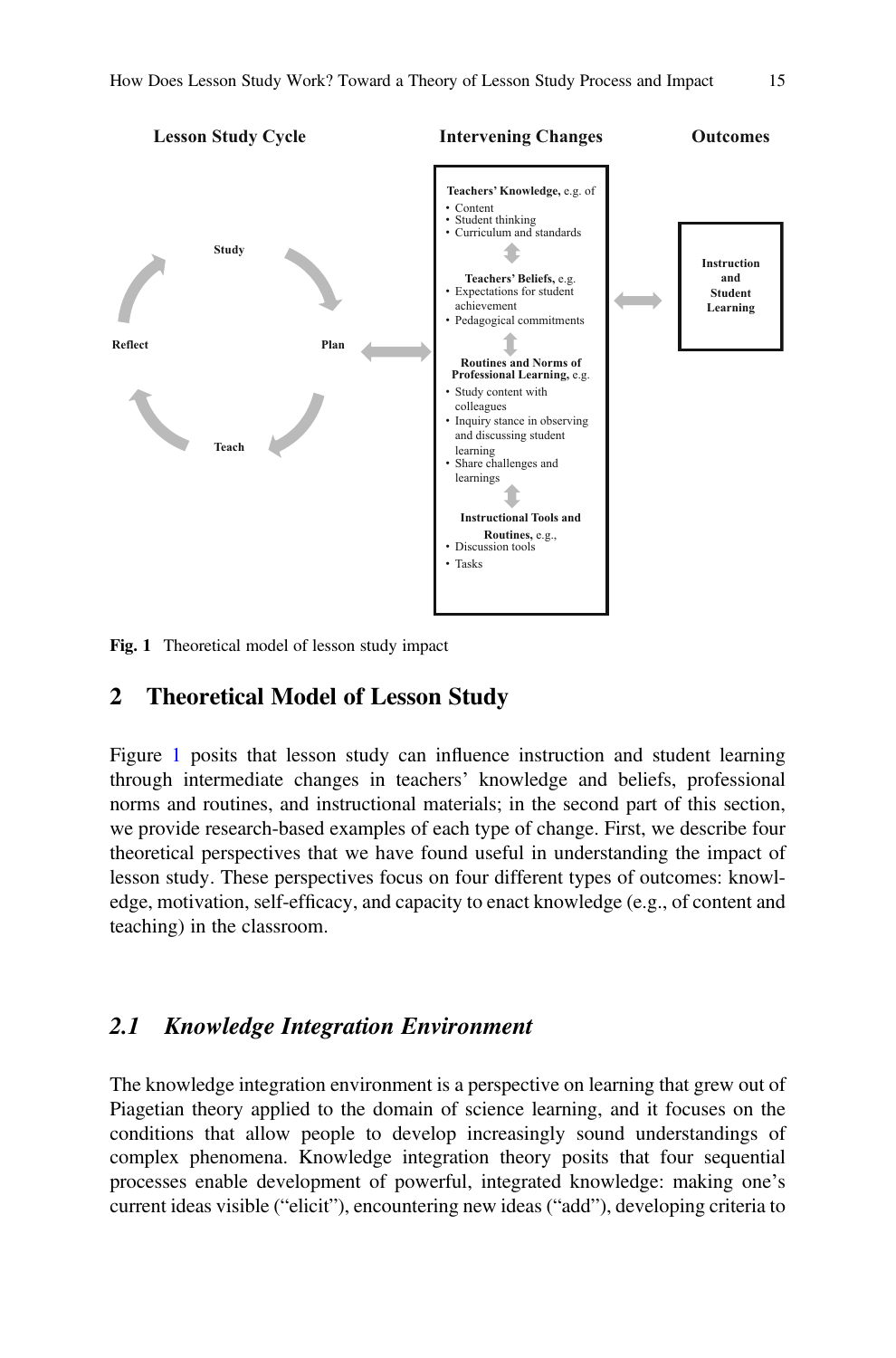compare and distinguish ideas ("distinguish"), and using reflection to solidify and integrate ideas ("consolidate") (Linn et al. 2004, 2013; Linn and Eylon 2011).

## 2.2 Self-Determination Theory

Self-determination theory posits that human beings have three basic psychological needs – autonomy, competence, and a sense of belonging – and that intrinsic motivation to learn develops to the extent that these needs are met (Deci and Ryan 1985; Ryan and Deci 2000). By extension, lesson study groups that meet teachers' needs for autonomy, competence, and belonging will be valued by teachers and will elicit teachers' intrinsic motivation to engage in the hard, ongoing work of improving instruction.

# 2.3 Self-Efficacy Theory

Self-efficacy is a belief in one's ability to succeed, and it influences motivation: "It is partly on the basis of efficacy beliefs that people choose what challenges to undertake, how much effort to expend in the endeavor, how long to persevere in the face of obstacles and failures, and whether failures are motivating or demoralizing" (Bandura 2001). In general, people experiencing higher levels of self-efficacy feel more motivated to take on – rather than shy away from – challenging experiences. Both personal experience and indirect experience (observing others) influence efficacy expectations. To the extent that people increase efficacy beliefs through participation in lesson study, they may also increase motivation to take the risks entailed in trying to improve instruction.

# 2.4 Pedagogies of Practice

Teaching is a practice: Knowledge for teaching is enacted with other people. In their investigation of "pedagogies of practice," Grossman and colleagues identified three pedagogies common to professional training for the "relational" careers they studied (teaching, clergy, clinical psychology): (1) using representations of practice, (2) decomposing practice into components, and (3) engaging with approximations of practice such as rehearsal or microteaching to peers (Grossman et al. 2009a, b). For educators, they note that "Taking clinical practice seriously will require us to add pedagogies of enactment to our existing repertoire of pedagogies of reflection and investigation" (Grossman et al. 2009a, b, p. 274).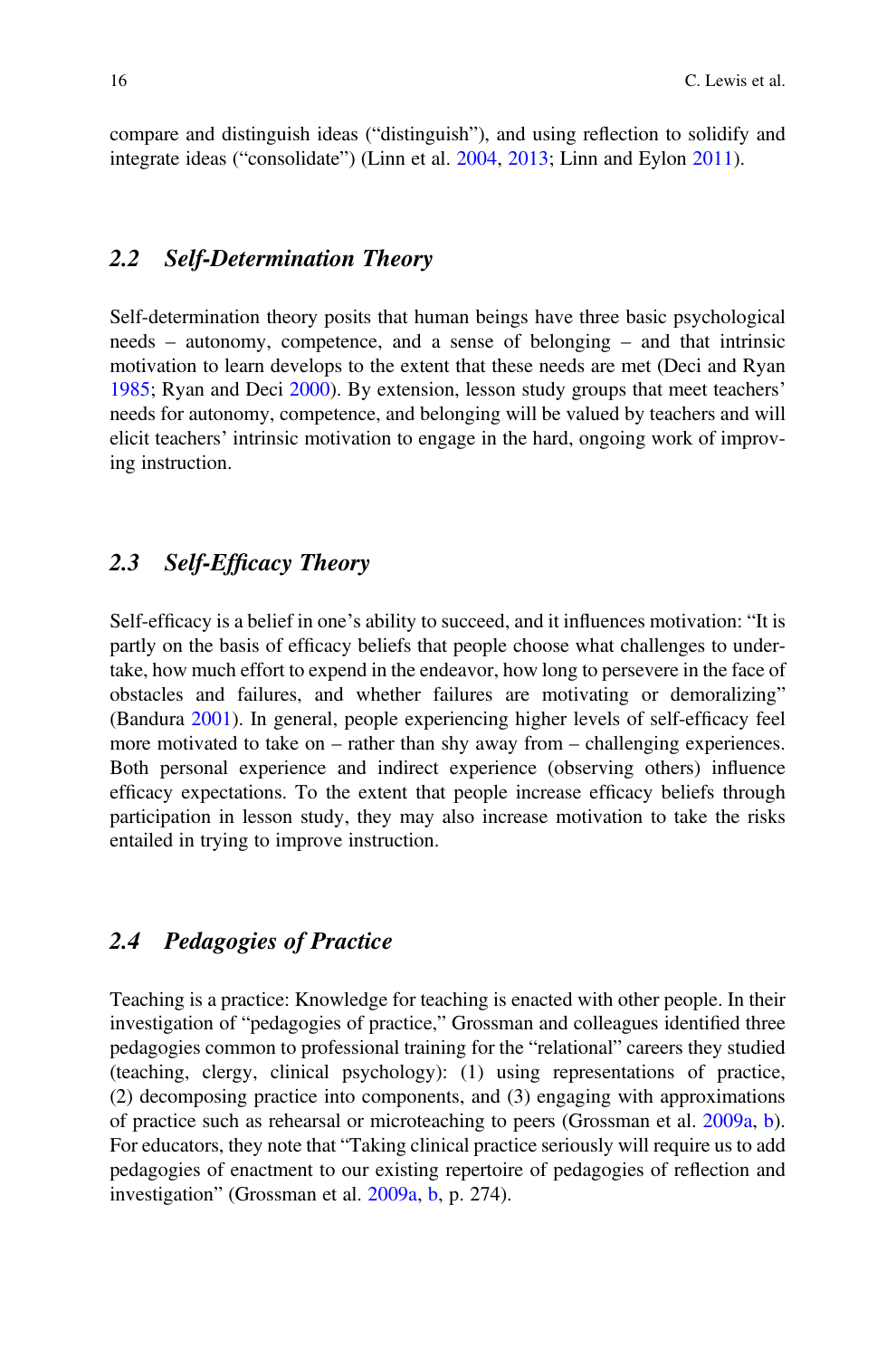# 2.5 Evidence of Lesson Study Impact on Pathways in Theoretical Model

While a full literature review is beyond the scope of this paper, we briefly note some of the evidence that exists for the pathways of impact shown in Fig. 1. A number of our examples are drawn from a randomized, controlled trial of lesson study with mathematical resource kits on fractions (hereafter "Fractions Lesson Study RCT") (Lewis and Perry 2015, 2017).

Lesson Study Impact on Student Learning The Fractions Lesson Study RCT found a significant impact on students' mathematical proficiency in fractions (Lewis and Perry 2017). A case study of lesson study in language arts in a turnaround school likewise found a significant impact on standardized test scores in language arts (Collet 2017). A multi-year case study of a school practicing school-wide lesson study in mathematics showed an increase in mathematics achievement nearly three times that of the district as a whole (Perry and Lewis 2010) (Lewis et al. 2006).

Lesson Study Impact on Teachers' Knowledge The Fractions Lesson Study RCT also produced a significant increase in teachers' knowledge of fractions (Lewis and Perry 2017). Research has found an impact of lesson study on other aspects of teachers' knowledge including knowledge about tasks (Krystal 2018) and pedagogical content knowledge of mathematics related to students and teaching (Aoibhinn 2016).

Lesson Study Impact on Teachers' Beliefs The Fractions Lesson Study RCT showed a significant impact on teachers' expectations for student achievement (measured by items such as "By trying a different teaching method, I can significantly affect a student's achievement") (Lewis and Perry 2015). Other research has shown impact of teachers' collaborative, lesson-focused work on their beliefs about the value of using errors (Pernilla and Henrik 2018).

Lesson Study Impact on Routines and Norms of Professional Learning The Fractions Lesson Study RCT showed an impact on collegial learning effectiveness (measured by items such as "I have learned a great deal about mathematics teaching from colleagues") (Lewis and Perry 2015). A shift in professional learning routines to consider students' interaction with the content, rather than only the content itself, has also been documented in lesson-focused collaborative professional learning in Sweden (Pernilla and Henrik 2018). Similarly, cross-national lesson study work conducted jointly by Japanese and Iranian educators led the latter to expand their study of curriculum to include consideration of students' interactions with the curriculum (Sarkar Arani 2017).

Lesson Study Impact on Instructional Tools and Routines The Fractions Lesson Study RCT showed an impact on the instructional tasks used to teach fractions, with about half of the participating lesson study teams choosing to adopt a Japanese task they saw in classroom lesson videos; teams that used this task produced an added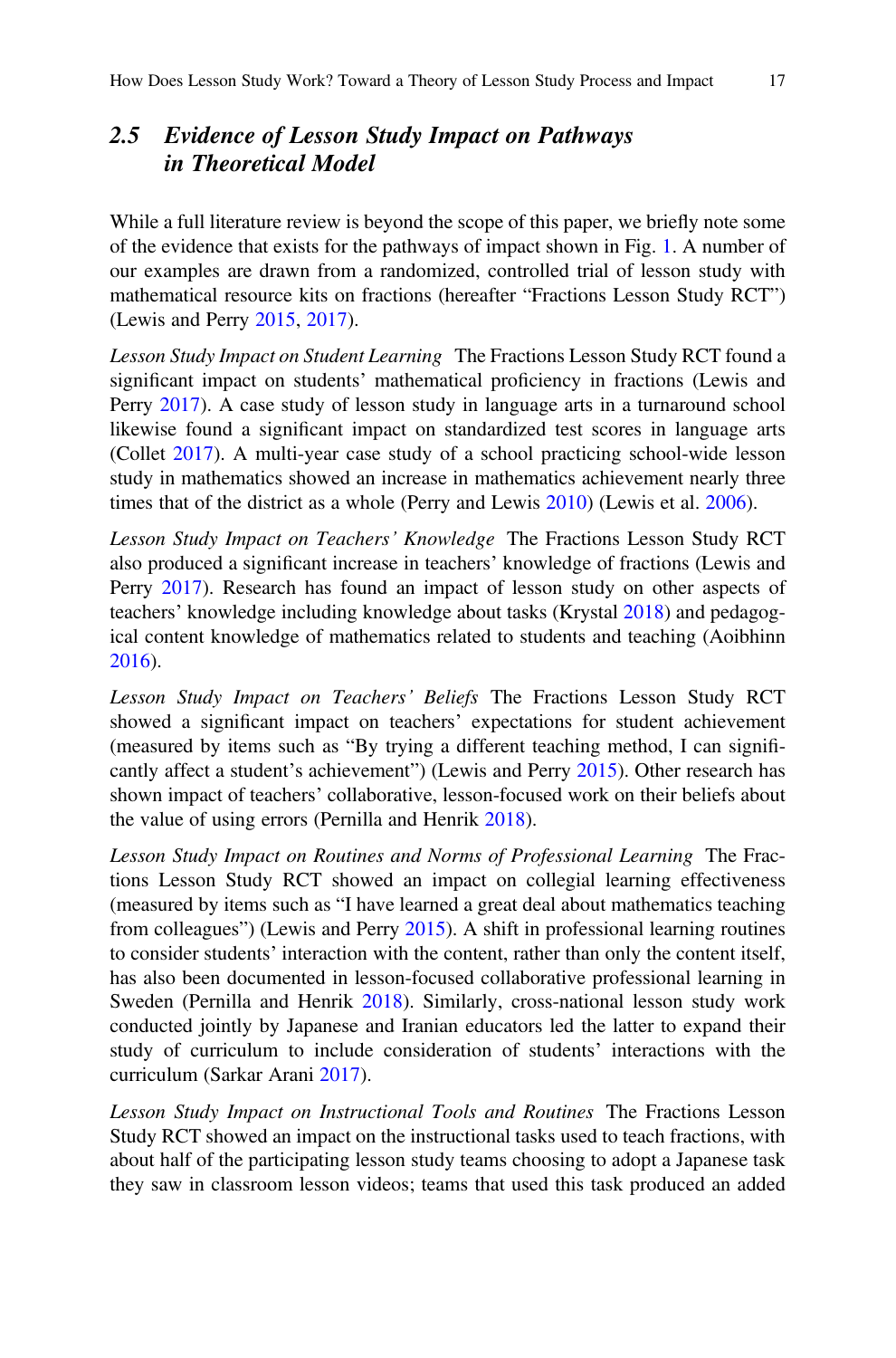benefit in student learning over the experimental group as a whole (Lewis and Perry 2017). A case study of Swedish teachers working to improve decimal instruction documented an expansion of their ideas about assessment to include formative assessment and informal observation during lessons (Pernilla and Henrik 2018). There is some evidence that teachers can share instructional tools across countries (Runesson and Gustafsson 2012).

# 3 Goals and Indicators of Effectiveness for Each Lesson Study Phase

While the research examples cited in the prior section illustrate the potential of lesson study to influence teachers' knowledge and beliefs, instructional tools and routines, and student learning, lesson study does not always achieve these outcomes, even when they are intended. The remainder of this chapter analyzes each step of the lesson study cycle, using the theoretical perspectives introduced in Sect. 1 to illuminate the goals and challenges of each phase and to identify strategies that may support success at that phase. Our thinking about the goals, challenges, and strategies at each phase is heavily informed by our observation of lesson study groups that took part in two randomized trials of fractions lesson study and our ongoing work with 13 US schools involved in Collaborative Lesson Research (Takahashi and McDougal 2016). Figure 2 summarizes the goals and theoretical connections of each phase of the lesson study cycle, which is discussed in more depth in this section.

# 3.1 Goals and Key Components of Phase 1 (Study)

#### Phase 1: Study

The Study Phase focuses on two major goals:

- To establish a lesson study team that is valued by its members and has reasonably efficient processes for learning together
- To establish the topical focus of the lesson study cycle and build team members' knowledge about the topic

## 3.1.1 Study Phase Goal 1: Build a Valued Team with Efficient Processes for Learning

Teachers are busy. For teachers to experience lesson study as a worthwhile use of their time and begin to value it, a lesson study team needs to build effective processes for learning. The processes for learning established during the Study Phase have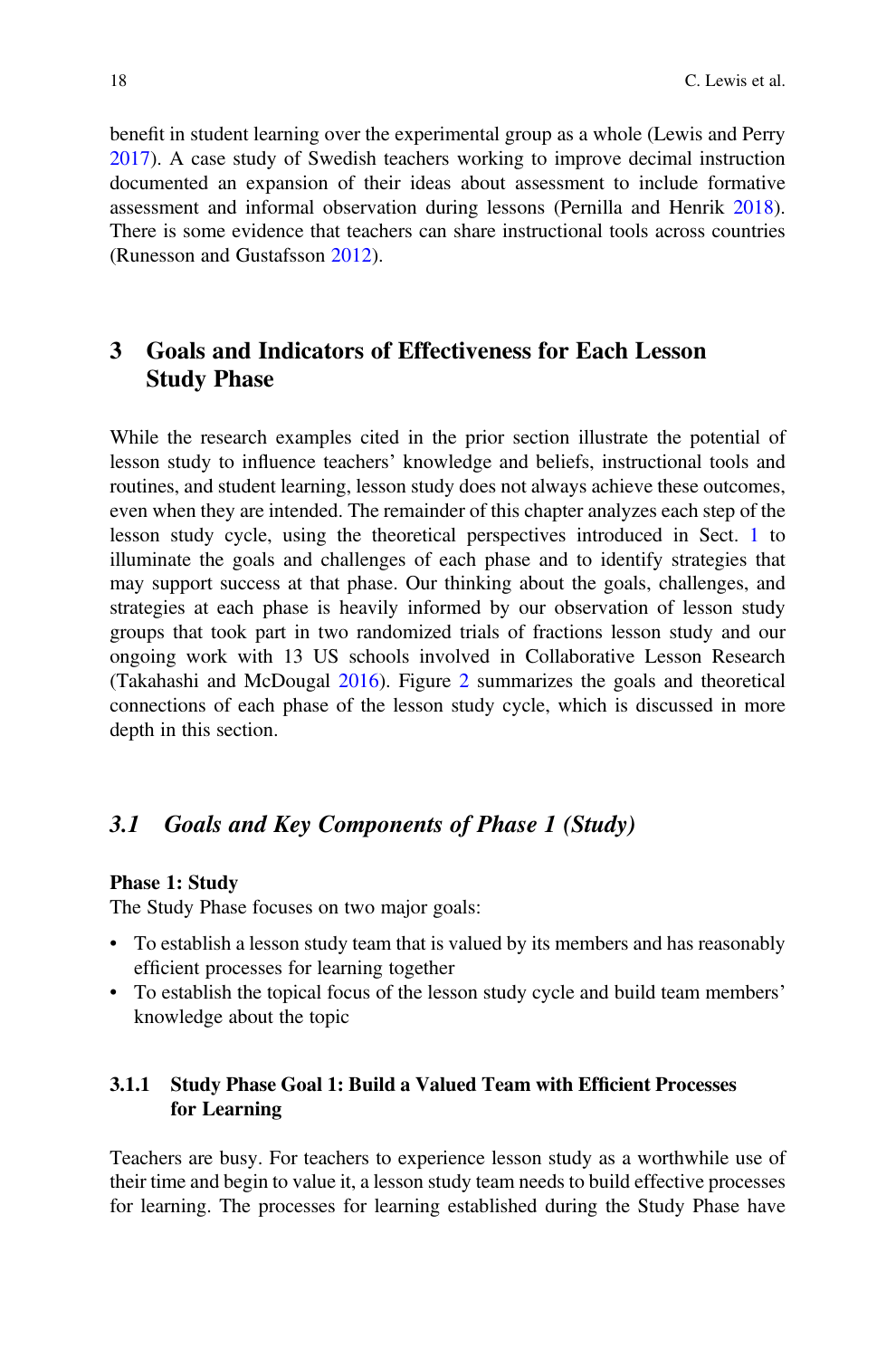

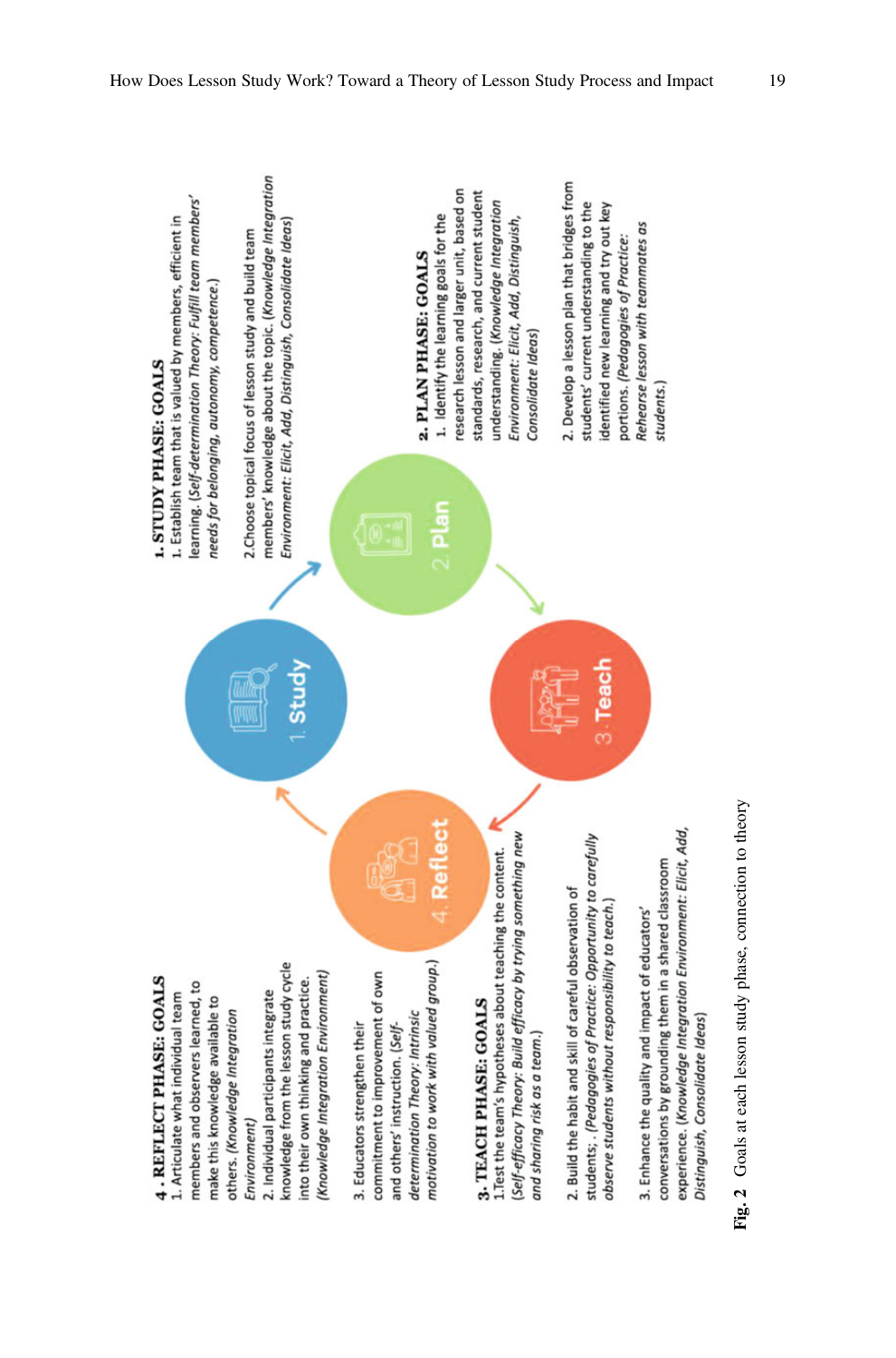both short-term and long-term implications. In the short term, these processes allow a lesson study team to work efficiently – for example, to keep track of what they learn and decide at each meeting and to quickly access this information at future meetings, in order to build upon it.

In the long term, the team needs to become a group that is valued by teachers, thus eliciting their commitment to continued learning. Self-determination theory suggests that teams that meet members' fundamental human needs for autonomy, competence, and belonging are best positioned to elicit members' commitment and motivation to do the hard work of improving instruction. Team members who feel supported by the team and committed to its goals will be able to do the hard work of learning – such as admitting gaps in their knowledge and revealing challenges they are facing in the classroom.

In our experience, some key challenges in building valued, efficient teams are:

- Managing time for example, allocating sufficient time to important conversations and avoiding time-consuming sidetracks
- Managing participation for example, making sure that all team members feel included and no voice habitually dominates
- Managing learning for example, making sure that ideas from prior meetings are carried forward and built upon

Some key strategies often used to build valued, efficient teams include the following.

- 1. Develop norms and revisit them at each meeting, to reflect on how the teamwork is going and what you might need to change. Your school or district may already have an established process to do this. If not, you can find processes to do this at http://lessonresearch.net/prepare-step/build-and-practice-norms/.
- 2. Adopt meeting tools, such as an agenda and meeting notes, and agreements on how to use these. You may already have systems in place that enable your team to develop an agenda for each meeting in advance, keep and carry forward notes, and update the Teaching-Learning Plan that will inform your research lesson. If not, you can find templates for agendas and notes at http://lessonresearch.net/ prepare-step/adopt-an-agenda/ and a Teaching-Learning Plan template at http:// lessonresearch.net/study-step/access-tlp/.
- 3. Establish roles (e.g., notetaker, facilitator) and rotate them each meeting, so that all team members experience what it's like to manage that facet of the team's work. Many teams start out with a designated facilitator – perhaps someone who brings particular content knowledge or is experienced with the lesson study process. Over time, it may be optimal for teams to rotate responsibility for facilitation, so that all team members gain leadership experience. (Accessing content knowledge does not necessarily need to be joined with the facilitation role – e.g., it can be one standing item on the agenda.) If your team is not familiar with establishing and rotating roles, you can find examples here at https:// lessonresearch.net/prepare-step/agree-roles-expectations/.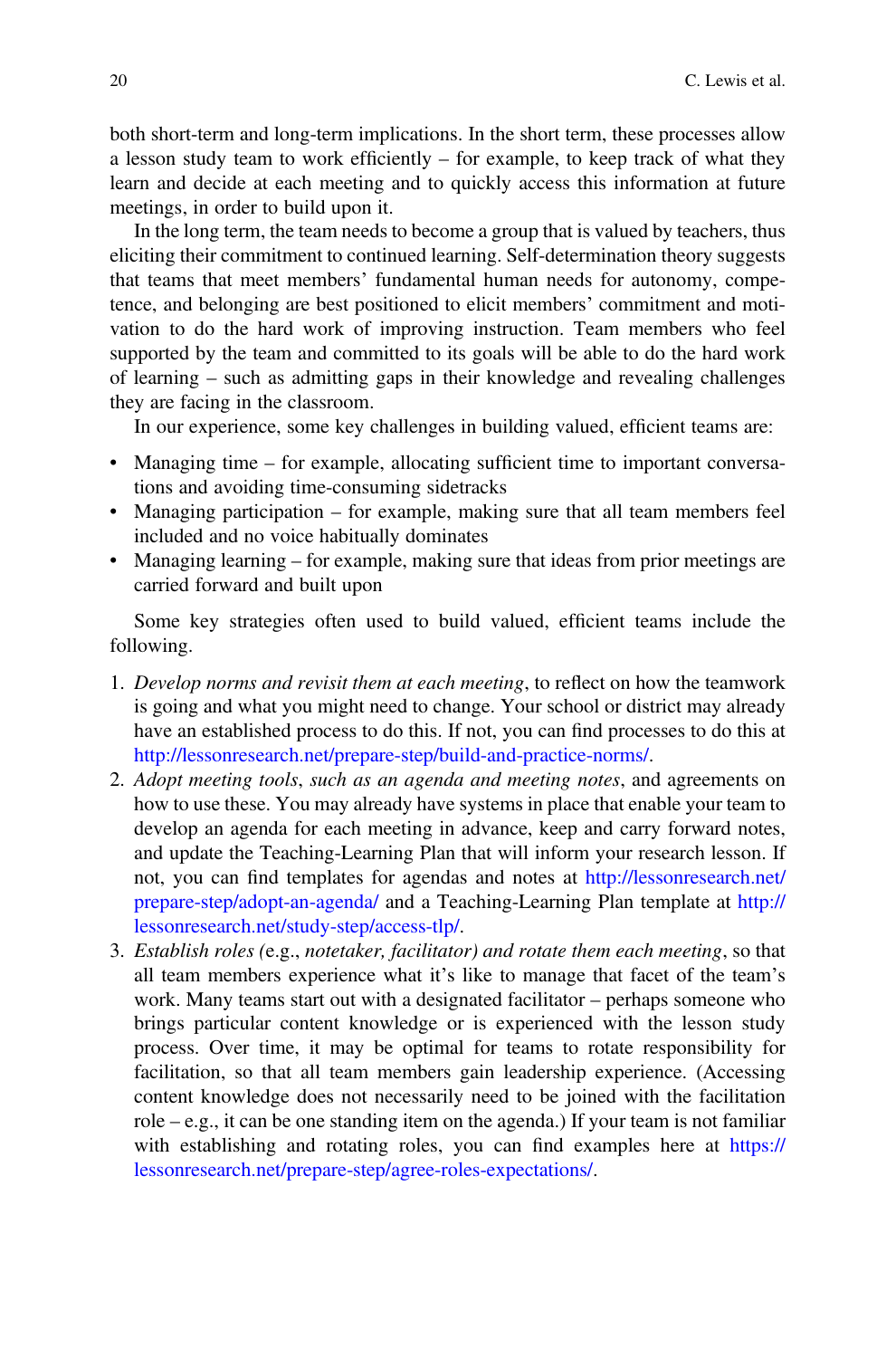4. Develop a shared research theme that articulates your long-term vision for students. Teachers create it – often as a whole school faculty – by considering the qualities they want their students to have at graduation (or several years down the road), the qualities of their students today, and a gap between those two sets of qualities that they really want to work on as educators. The research theme – whether developed by the whole school or just one lesson study team – helps reconnect educators with the goals that are really vital to them. You can find a suggested process for developing the research theme here at http://lessonresearch. net/study-step/develop-research-theme/.

The research theme provides an agreed-upon long-term vision for the lesson study team's work, and also a starting point for the second goal of the Study Phase, discussed next.

### 3.1.2 Study Phase Goal 2: Establish a Focus of Study and Build Team Members' Knowledge About It

The research theme establishes a broad, long-term goal, such as building students' perseverance and capacity as problem-solvers. The lesson study team also needs to identify the specific discipline (e.g., mathematics) and topic (e.g., fractions) where they will situate their investigation of the research theme and to study this topic in some depth. This learning is often called "kyouzai kenkyuu" in Japanese – literally, study of teaching materials (Yoshida and Jackson 2011; Watanabe et al. 2008; Takahashi et al. 2005; DosAlmas and Lewis 2017). But, since Japanese curriculum guides provide more information on student thinking and on the content trajectory than counterpart US materials (Lewis et al. 2011), it is probably better to translate this term as "study of curriculum and content." In addition, some important knowledge for this phase (and for the Plan Phase) will come from the educators on the team as they solve tasks themselves, anticipate student thinking, and share solution methods that illuminate different ways of thinking about the mathematics (or other subject matter).

In our experience, challenges that arise as teams identify their focus and study it during the Study Phase may include:

- Premature focus on a single lesson, rather than on the larger unit and trajectory of which it is part
- Failure to go beyond the team's current knowledge
- Study of low-quality resources that do not illuminate the content or what is known about its teaching and learning (e.g., attention-grabbing activities found online that may be side trips from the key mathematical trajectory)
- Choice of a focus that is not of interest to (some) team members

Several strategies may enhance the team's likelihood of success with Goal 2 (establish a focus of study and build knowledge around it).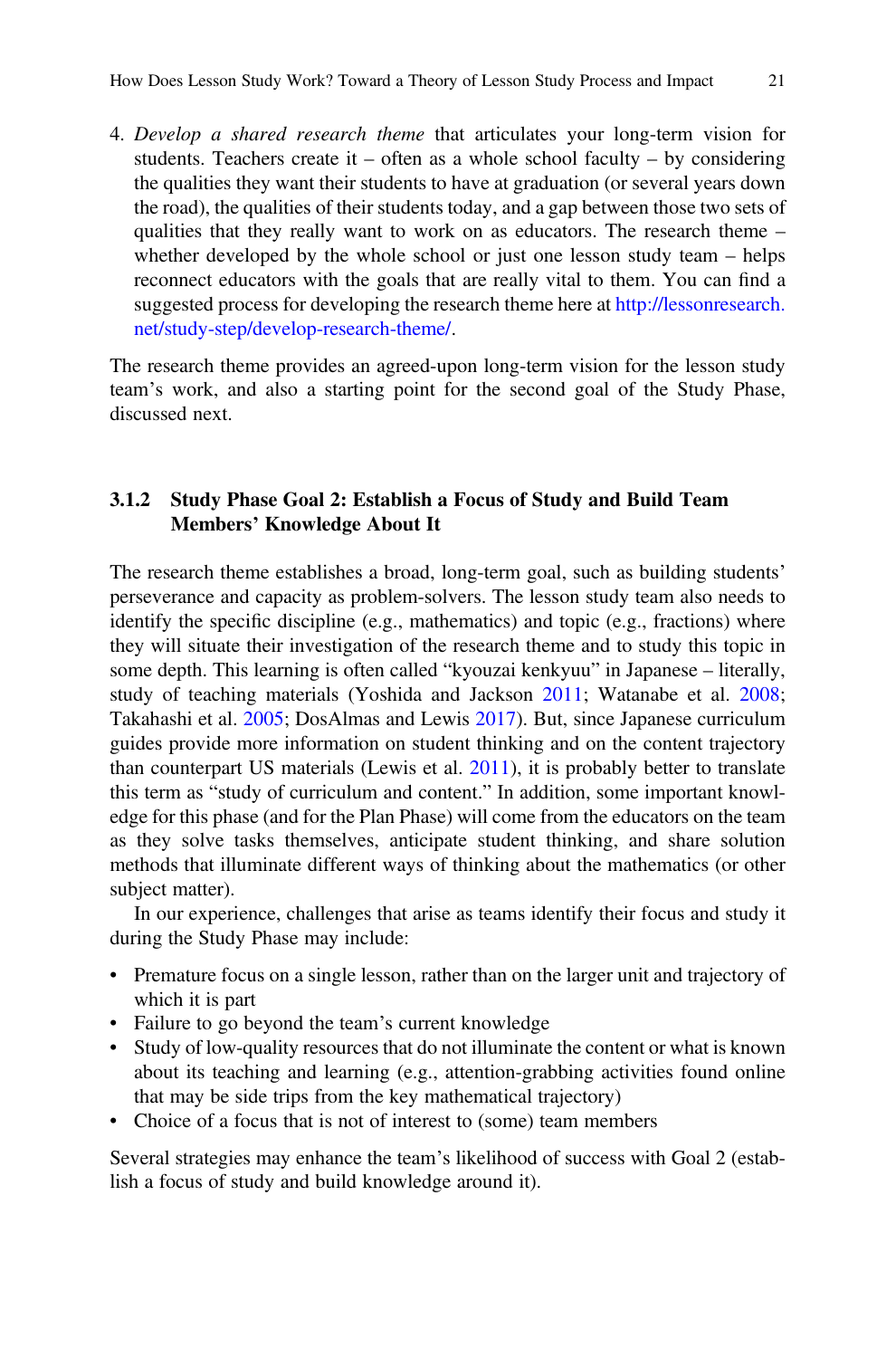- 1. Provide access to high-quality content resources and frameworks. High-quality content resources can enable a team to go beyond what team members currently know. For example, the TRU Framework (teaching for robust understanding) and TRU Conversation Guide (see chapter "Teaching for Robust Understanding with Lesson Study" this volume for details) can provide important resources as teachers develop their research theme and focus their lesson study work, because they support broad thinking about the multiple determinants of students' mathematical development (Schoenfeld et al. under review). (As discussed below, the TRU materials can also provide important reflection tools during lesson planning and post-lesson discussion.) High-quality resources on the specific topic to be studied (e.g., fractions) and the teaching-learning strategies to support the team's long-term goals (e.g., what is known about building agency) are also essential. Frameworks that illuminate the trajectory of the content over time (e.g., Clements and Sarama 2004), concise summaries of research (e.g., Shifter et al. 2010; Van de Walle et al. 2009), and research-based curriculum materials are all likely to be useful.
- 2. Create the environment for knowledge integration. The knowledge integration perspective reminds us that learning is not just a matter of adding ideas: it also depends on eliciting team members' existing ideas and sparking a need to reexamine and refine ideas. Supportive team dynamics (see Goal 1) will be essential to eliciting ideas, since team members need to feel comfortable revealing their thinking, speaking up when they don't understand or agree, and so forth. Likewise, the right activities are essential to elicit team members' thinking – for example, a mathematics task that teachers can solve and discuss that illuminates new perspectives on the content.
- 3. Ask each team member to identify something they would like to learn. Even if the topic of the lesson (e.g., multiplication of fractions) is not a topic every team member expects to teach, every team member can and should feel a stake in the team's learning. A focus on some dimension of the larger research theme – e.g., examining a strategy to support student agency – will help all team members take an authentic interest in the work. Some lesson study teams ask each team member to develop an inquiry question related to the team's work. For example, a team member may ask how to use reflective mathematics journals to support student agency and integrate this question into the lesson study cycle.

#### Reflection Questions

- 1. Did our team develop efficient processes for learning together? For example, were we able to use our time in a worthwhile fashion and carry forward knowledge effectively from one meeting to the next?
- 2. Did our team develop inclusive processes that value the thinking and learning of all team members?
- 3. Did we arrive at a research theme and content focus that we are genuinely curious about? Does every team member have something they want to learn?
- 4. Did we access major research and standards/frameworks to learn about this content and its teaching-learning? Specifically, what did we learn?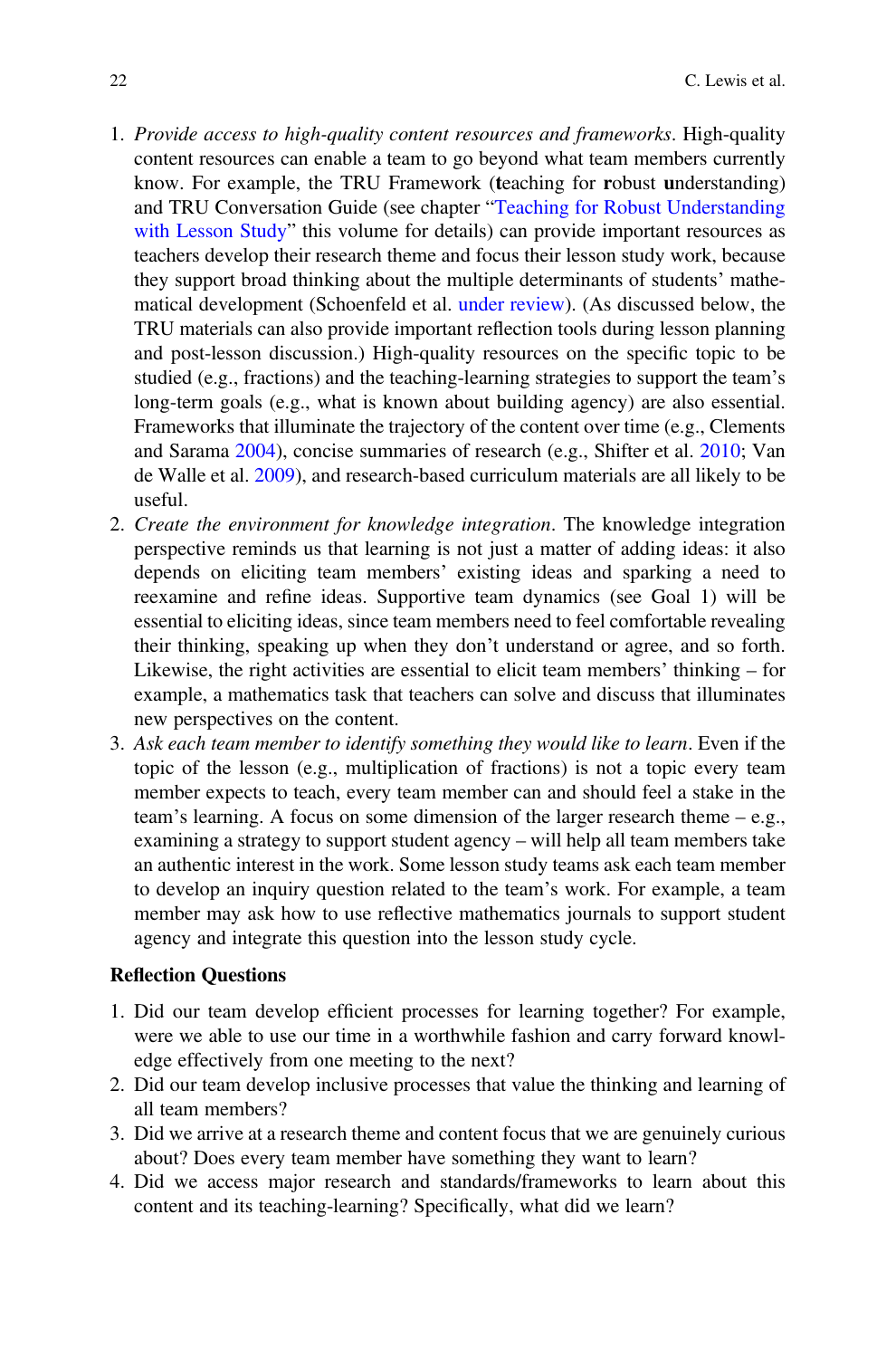5. Did we access knowledge from our own experience, teammates, and students to learn about this content and its teaching-learning? Specifically, what did we learn?

# 3.2 Goals and Key Components of Phase 2 (Plan)

#### Phase 2: Plan

The major goals of the Plan Phase are:

- Identify the learning goals for the research lesson and larger unit, based on standards, research, and students' current understanding.
- Develop a lesson plan that bridges from students' current understanding to the identified new learning and think through or try out key portions.

During the Plan Phase, teams continue to investigate the content by studying research, standards, curriculum, student thinking, and tasks (e.g., solving and discussing tasks as adults). This work culminates in a Teaching-Learning Plan (TLP) for a research lesson (explicitly situated within a larger unit and trajectory of learning). The TLP differs from many everyday lesson plans in its focus on providing a rationale for the lesson design and anticipating student responses and how they will be used to build the new learning of the lesson. The Teaching-Learning Plan also specifies the data that will be collected during the research lesson to investigate the students' learning and the team's hypotheses about lesson design. Ideally, the team also conducts a mock-up lesson in which the instructor teaches the lesson to the other team members (who take the role of students). The mock-up lesson allows the team to experience the lesson from the student point of view and the instructor to "rehearse" by trying out the specific teacher questions and moves the team has planned (Lampert et al. 2013). Of all the activities in the Plan Phase, the mock-up lesson most closely approximates the experience of actually teaching the research lesson; it provides an opportunity to fine-tune plans, based on the team's simulation of the lesson they have planned. Mock-up lessons are common in Japan and have recently been encouraged in the US by Akihiko Takahashi, to help teachers specify and test their instructional moves more carefully before the lesson.

#### 3.2.1 Challenges of the Plan Phase

Key challenges of the Plan Phase include:

• Jumping into lesson planning, without first considering the unit design and longterm content trajectory, and clearly identifying the lesson's role within the larger unit and trajectory.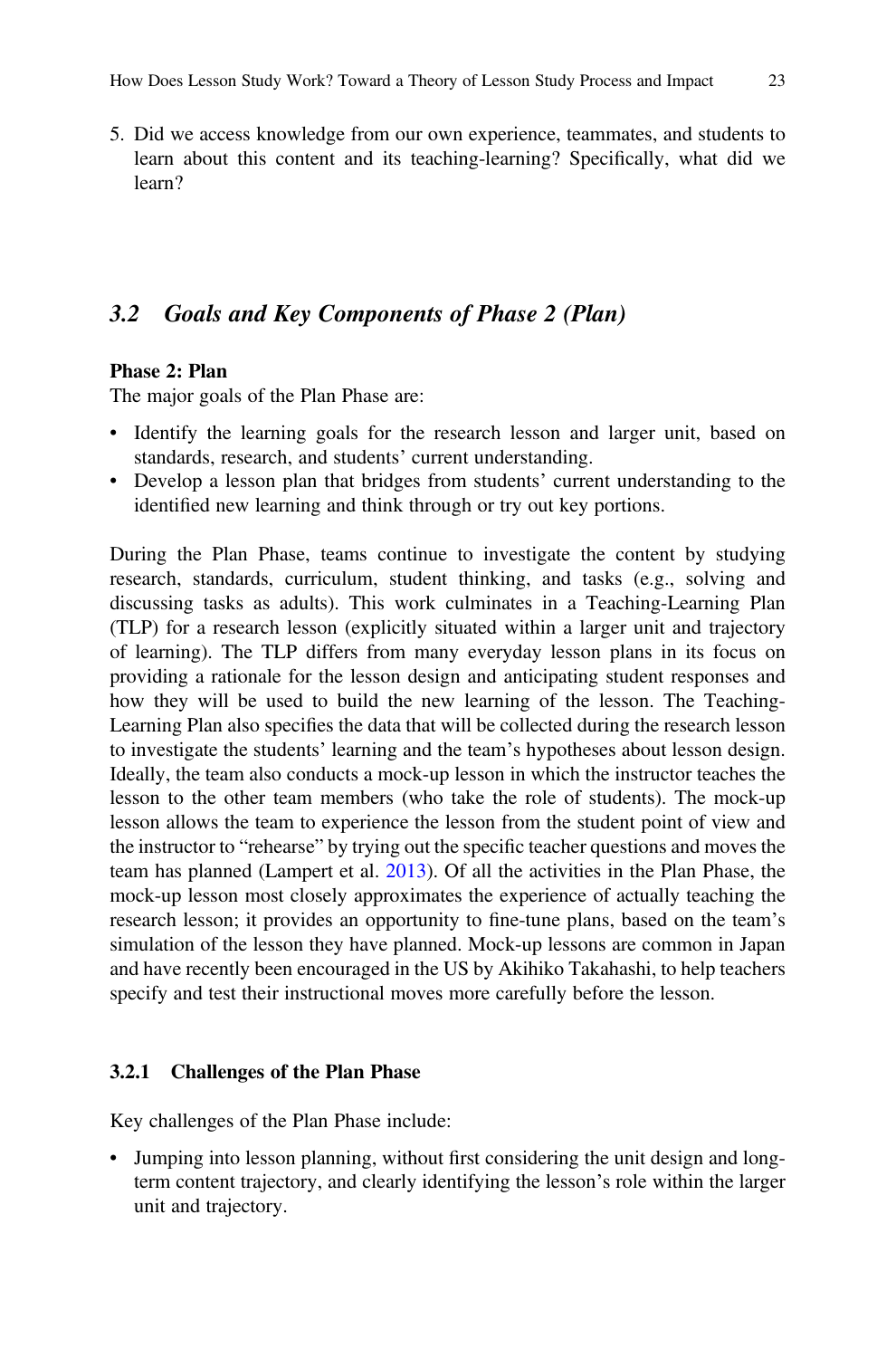- Failing to identify the new learning that will occur during the lesson for example, describing the lesson goal as "doing ———," rather than identifying what students will *learn* from the activity.
- Planning the lesson around what the *teacher* will do, rather than around what the students will think, do, feel, and learn.
- Neglecting to incorporate learning from the Study Phase into the Teaching-Learning Plan – for example, neglecting to incorporate what is known about building agency or about learning fractions multiplication.
- Failing to grasp students' current knowledge and to design the lesson based on that knowledge.
- Anticipating student thinking in enough depth, accuracy, and breadth to write a plan that is likely to promote learning.
- Lopsided planning, focused on one element of the lesson (often the launch).
- Focus on logistical elements of the lesson, rather than on the key student experiences that will produce tension or contradiction and drama of breakthrough.
- Team members divide responsibility for writing the Teaching-Learning Plan in a way that fails to build all team members' learning.
- The data collection plan is not well-connected to the lesson goals.
- Gaps in the model of teaching-learning underlying the plan for example, the plan may anticipate certain important student responses but not plan the teacher questions and moves that will allow other students to grasp these ideas.

Theories of knowledge integration environment and pedagogies of enactment (such as rehearsals) are both important to understanding the Plan Phase. Unit and lesson planning should repeatedly surface team members' knowledge and beliefs about pedagogy and help team members' ideas bump up against each other and against ideas from research. The need to negotiate a joint research lesson plan should spark refinement and reflection on ideas. Enactment of ideas during a mock-up lesson should provide more authentic and "proximate" engagement with core elements of teaching than simply talking about teaching; the mock-up lesson should therefore help team members to elicit, compare, and refine ideas about classroom practices such as teacher questioning, board organization, etc.

# 3.2.2 Strategies to Support the Plan Phase

- 1. Use a template to write the Teaching-Learning Plan. A well-designed template will remind your team to discuss important elements such as the role of this lesson in the larger unit, the experiences that will lead to "aha's" for students, the connection to the standards and larger trajectory of learning, and so forth. You can access one such template here: http://lessonresearch.net/study-step/ access-tlp/.
- 2. Investigate your students' thinking. In addition to learning what researchers know about the topic, it's important to know what your own students know coming into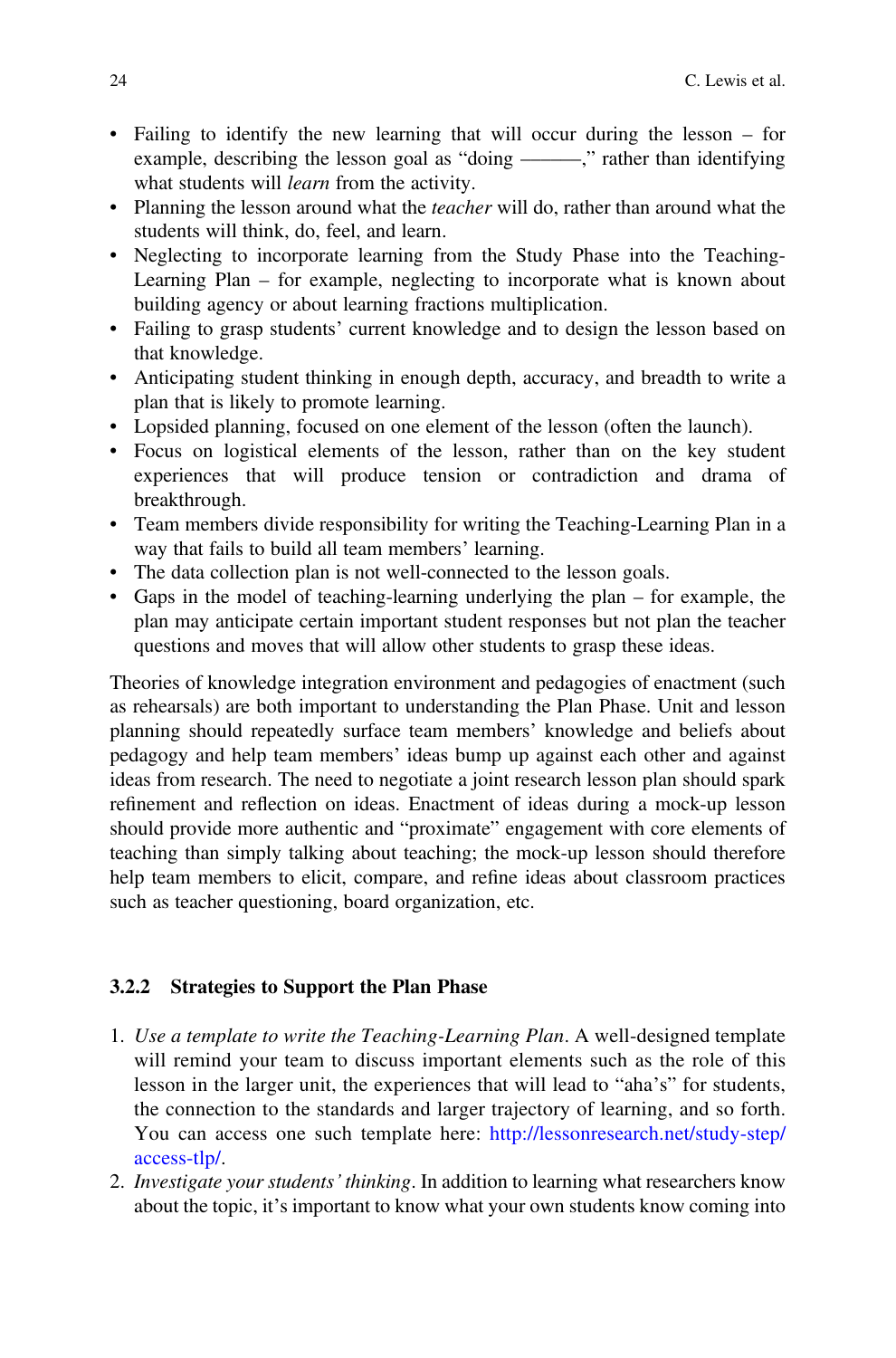the lesson and what misconceptions they are likely to struggle with. Interviews of current students (or students who studied the material last year), exploration of student work that you bring to the lesson study group for examination, examination of existing learning studies (see other chapters in this volume), and attention to students' thinking as they experience the prior lessons in the unit can all be valuable sources of information in your lesson planning.

- 3. Predict the responses of the specific students who will take part in the lesson. Our colleague Tad Watanabe notes that if we don't make predictions, we won't be surprised. Predicting how the specific students in the class will each respond to the lesson task gives us the opportunity to check out how well we know individual learners. It also enables us to address, in the Teaching-Learning Plan, how each student will move from their initial response and grasp the key ideas of the lesson.
- 4. Revisit the TRU Framework. The TRU framework provides a useful tool to think about whether the Teaching-Learning Plan has covered important bases – for example, whether the lesson design builds in access for every learner, nurtures student ownership and identity, and allows the teacher to understand and use student thinking.
- 5. Ask a knowledgeable outsider to review the Teaching-Learning Plan. By sharing the Teaching-Learning Plan with a knowledgeable outsider when the lesson task has been chosen – but there is still time to revise the plan – the team creates a valuable opportunity to expand its knowledge. (The team might consult the same knowledgeable other consulted during the Study Phase, just after the topic is selected.) An outsider who has expertise related to the content and its teaching can often pose questions that will help the team sharpen thinking about the lesson goals or suggest small changes that may make big changes in student learning – for example, changes in the choice of number or the presentation of the task or clarification of how and why students are expected to change their thinking.
- 6. Conduct a mock-up lesson. The mock-up lesson, with team members taking the role of students, allows the team to notice things that might only be noticed in a setting that closely approximates classroom practice. For example, the instructor might notice that a question needs to be posed differently, or team members might notice that the organization of ideas on the board is confusing.

### Reflection Questions

- 1. Does the Teaching-Learning Plan consolidate knowledge from the Study Phase for example, knowledge about the content, student thinking, standards, and what is known about teaching-learning? Does it address the long-term research theme as well as the specific goals of the lesson and unit?
- 2. Does the Teaching-Learning Plan propose a plausible bridge from students' current knowledge to the desired new learning? Can a reader understand how varied students will respond, and how they will grow during the lesson?
- 3. Does the Teaching-Learning Plan identify what our team hopes to learn from the research lesson and what data will be collected to inform our learning?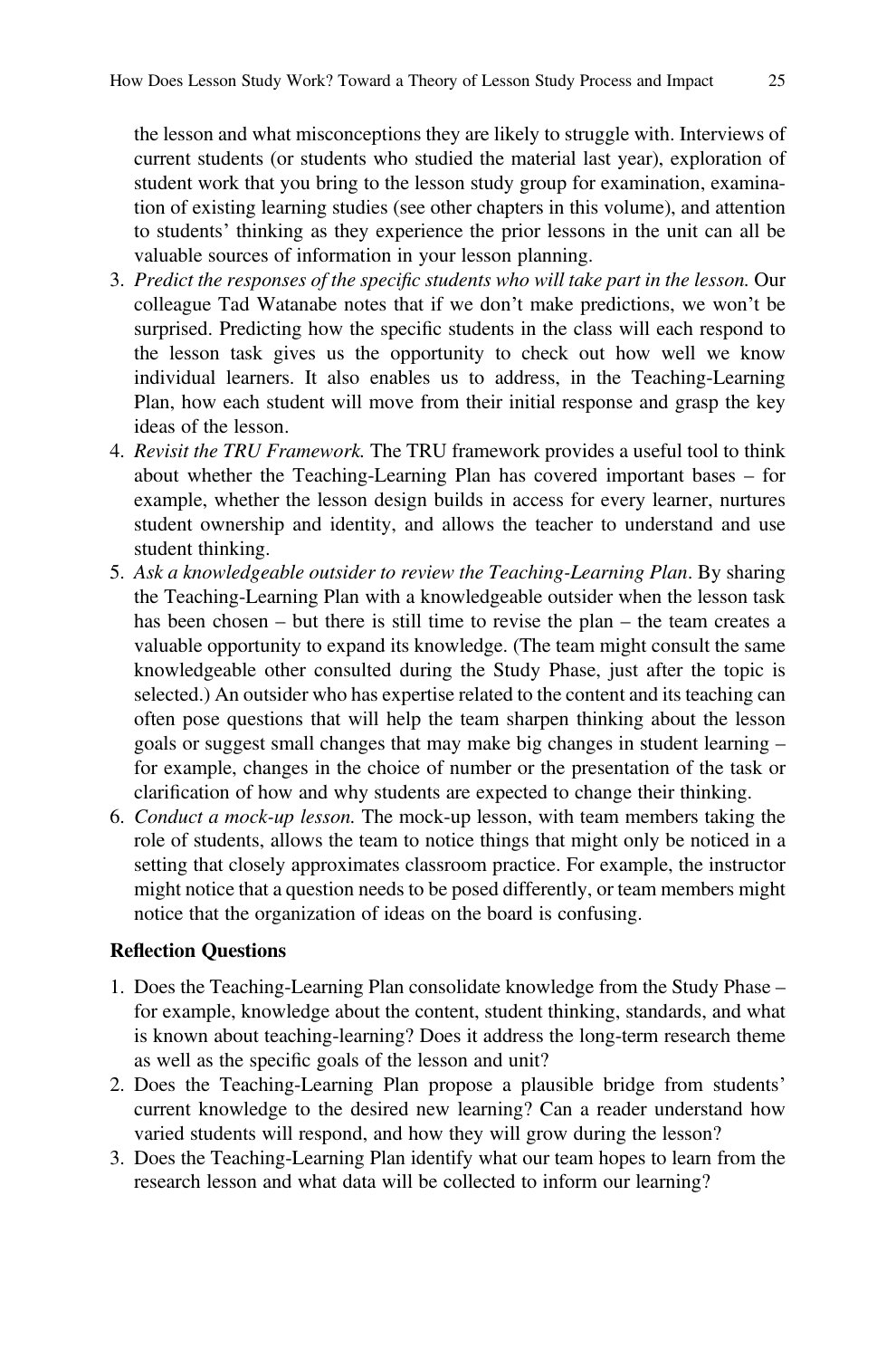- 4. Did we try the task ourselves and then discuss our approaches, in order to anticipate student thinking?
- 5. Did we try a "close approximation to practice," such as a mock-up lesson, to help us think through lesson elements that might not come out in team discussion – for example, specific teacher questions, visual arrangement of the board, time allocation to each phase of the lesson, and lesson summary that will come from students?
- 6. Did writing the Teaching-Learning Plan help team members develop their thinking about the subject matter and pedagogy? What insights were gained by individual team members? What might we do differently next time in our planning and writing to increase every team member's opportunity to learn something useful to them?

# 3.3 Goals and Key Components of Phase 3 (Teach)

#### Phase 3: Teach

The major goals of the Teach Phase are:

- To test the team's hypotheses about teaching the content
- To build the habit and skill of careful observation of students
- To enhance the quality and impact of educators' conversations by grounding them in a shared classroom experience

During Phase 3, the research lesson is taught by one team member to their students, with other team members observing students and collecting data agreed upon by the team. If observers outside the team attend, the research lesson may be immediately preceded by a pre-lesson discussion in which team members present the Teaching-Learning Plan, have observers try out the lesson task, and review observation guidelines. Some teams choose to have two different team members teach the lesson, with sufficient time in between (at least a day) for revision of the lesson based on what was learned during the first teaching.

Though brief, the "teach" phase is the crux of the lesson study cycle, when the team's hypotheses about teaching the particular content are brought to life in the research lesson. Lesson enactment reveals the instructor's and team's theories of learning. For example, is it assumed that students will be able to persevere in solving a challenging, open-ended problem or that they need the problem in small installments? How are individual work, group work, and whole class discussion assumed to contribute to student learning? What models and visual information are hypothesized to be useful, and how are they sequenced and presented? When one student voices an important idea, is it assumed that other students have also grasped that idea? The research lesson also reveals the team's knowledge of the students: How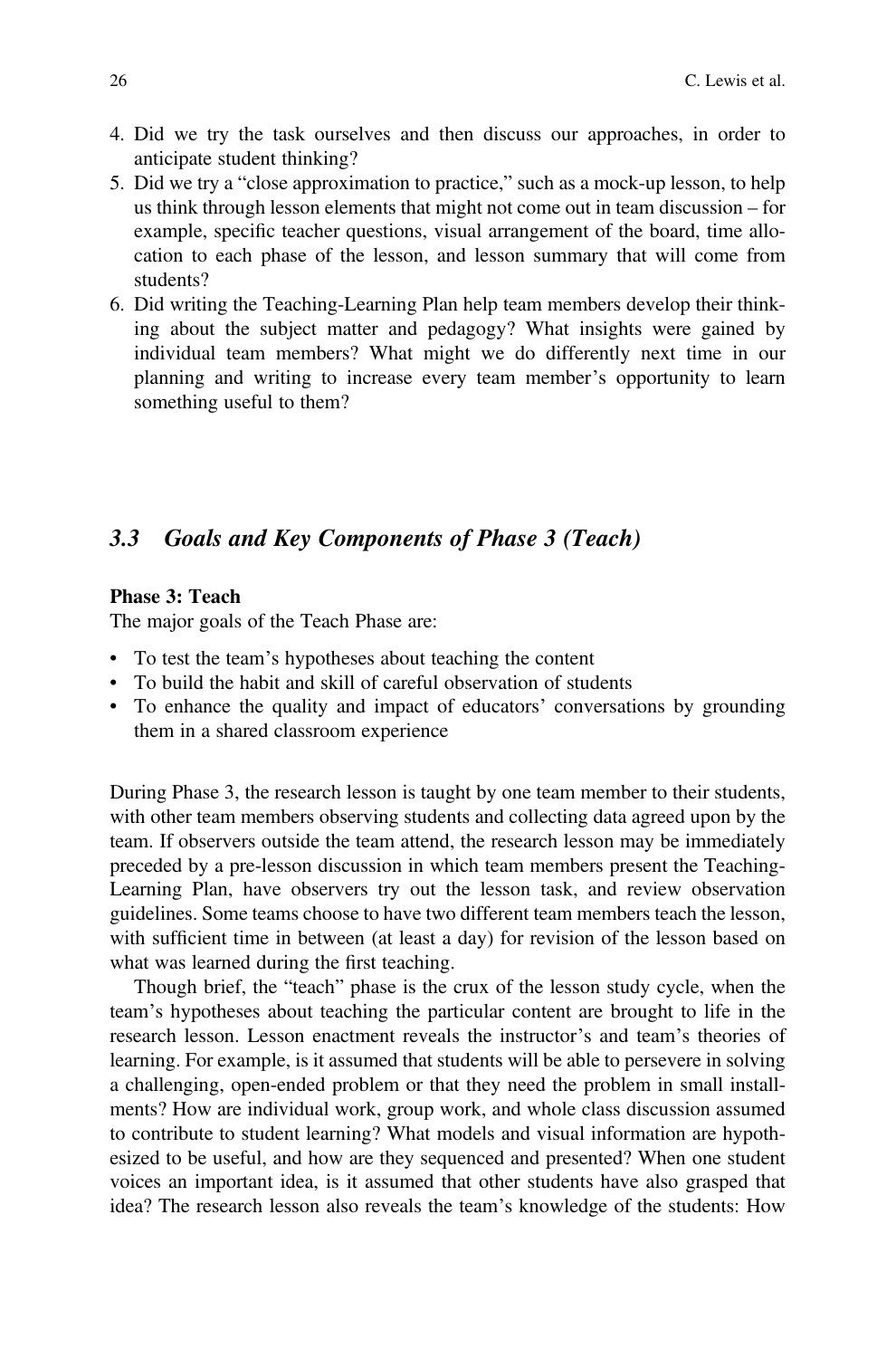close is the fit between the plan designed by the team and the knowledge, interests, and dispositions students actually bring to the task?

#### 3.3.1 Challenges of the Teach Phase

Akihiko Takahashi notes that "Teaching is easy to talk about but hard to do." The Teach Phase is important (and hard) for precisely that reason – that talking about the lesson and planning for it may not adequately prepare for teaching it. Yet the place where the team's study and planning bump up against reality is a rich site for knowledge integration; a great deal can be learned from unsuccessful, as well as successful, lessons. For example, team members may learn that students did not display key knowledge or dispositions needed to grapple successfully with the task. Team members may discover that the students "successfully" solved the problem but did not learn anything from solving it (Mills College Lesson Study Group 2005). Team members may find that the planned lesson supported learning by several students, but not the vast majority of the class. Observations may also reveal variations in student responses that provide hints for improvement of the lesson in the future; for example, one student's way of seeing and counting a geometric pattern may provide insights that could help classmates solve the problem in a future lesson (Lewis et al. 2009), and the questions posed by a student in one group might constitute valuable prompts for other groups in a future lesson.

Key challenges of the phase include:

- 1. Student thinking is not made visible by the research lesson. During a research lesson, it is typical for at least some of the observers to follow particular students from the beginning to the end of the lesson and to understand how these particular students changed their thinking over the course of the lesson and what catalyzed change (or what acted as a barrier). But what if the student's thinking is never made visible – for example, through their writing, actions, or speech? Ideally, the lesson should be designed to allow a careful observer to discern much about a student's experience; some lesson study groups also allow observers to briefly question students after the lesson is concluded.
- 2. The data collection plan misses key elements of teaching-learning. The data collection points laid out by the lesson study team may miss certain data that is important to understanding the lesson – particularly if the lesson does not unfold as expected.
- 3. Observers interfere in student learning. Observers may forget that they are not supposed to help students or may unwittingly interfere with learning – for example, by blocking a student's view of the board or of a resource such as an anchor chart.
- 4. Observers do not collect data on student learning. Data collection on students is a new experience for many teachers, and they may be reluctant to lean in to hear students' conversations and record the content of their work. In large public research lessons, the venue may be too crowded to permit close observation of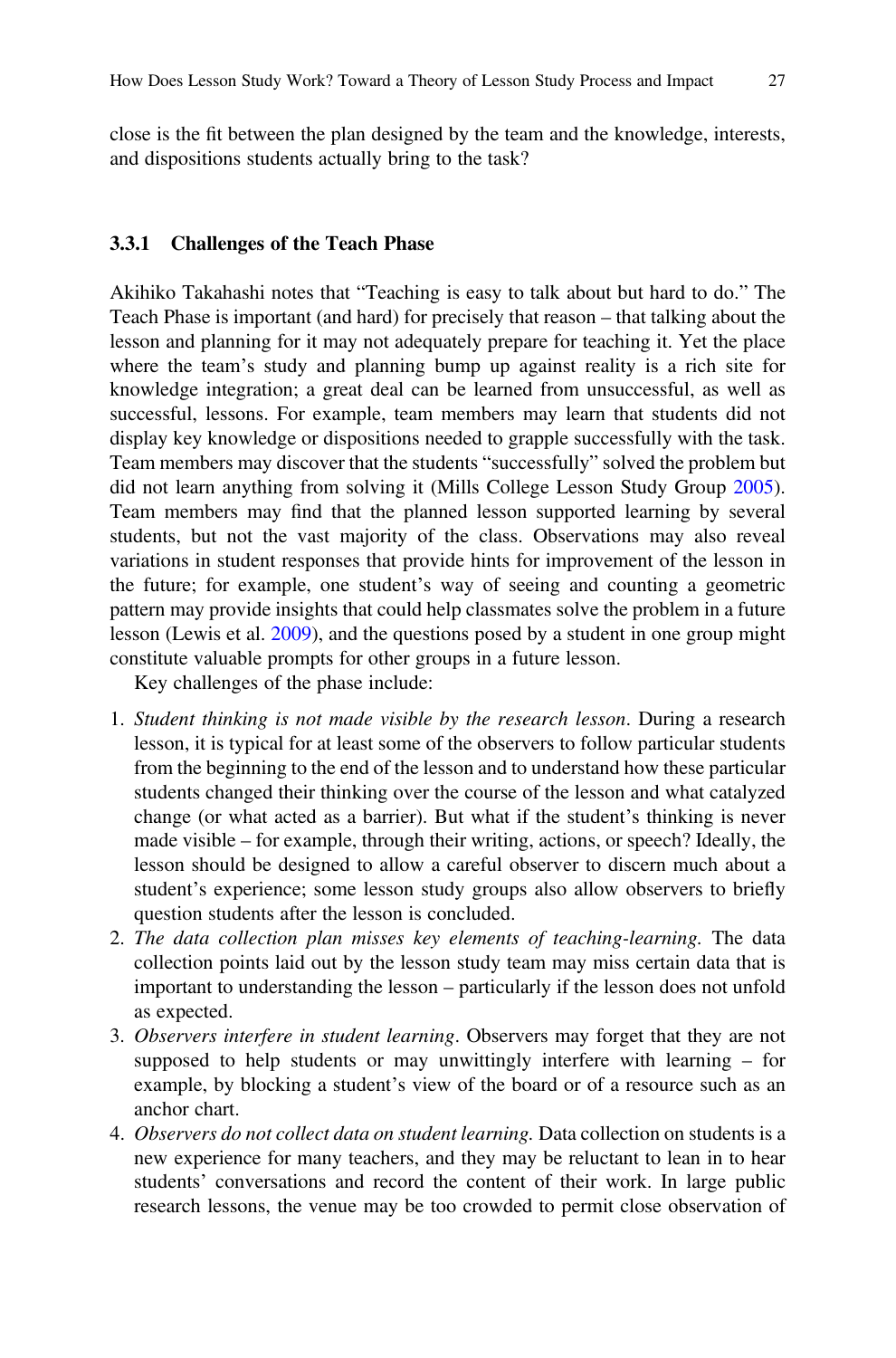students. In either case, teachers who watch from the periphery will not gain a good understanding of students' experiences of the lesson.

5. The taught lesson diverges greatly from the planned lesson. Team members may experience great disappointment when the instructor of the research lesson departs greatly from what the team collaboratively planned. This disappointment, and the conflict it often engenders, is a problem. However, diverging from the lesson plan is not necessarily a problem. Akihiko Takahashi encourages research lesson instructors to study, plan, and collaborate as carefully as possible in order to internalize the ideas behind the lesson plan but to "throw out the lesson plan and teach while watching the students' eyes" once the research lesson commences. If the carefully developed lesson plan does not feel right within the classroom, this provides important feedback to the instructor and team. Perhaps the team had a poor grasp of the students' prior knowledge, in which case the instructor's responsibility is now to teach a lesson that will best support students' learning. Or perhaps the team developed a sound plan but did not adequately support the instructor to understand and practice the specific moves that would enable the lesson to unfold successfully. In either case, these are important learnings for the team.

#### 3.3.2 Strategies to Support the Teach Phase

Several of the strategies below relate closely to the pedagogies of practice framework, since they represent ways to look at the component parts of practice (such as the lesson plan) outside of classroom practice and to rehearse elements of classroom practice (e.g., particular teacher moves or questions) in a mock-up lesson. Other strategies relate to creation of a knowledge integration environment by creating opportunities to study the lesson plan and relate it to the observed lesson and to bring in knowledge from an outside commentator.

- 1. Final review of the Teaching-Learning Plan, with a focus on data collection. At the end of the Plan Phase, as team members finalize the Teaching-Learning Plan, it is important to review it from the perspective of the data to be collected and ask whether the collected data will adequately capture the story of students' learning during the lesson. If not, lesson elements can be adjusted. For example, the team may add a writing prompt or application problem to the end of the lesson that reveals student thinking, add a poll or partner chat that prompts students to share their current thinking at key points in the lesson, or build in a few minutes for observer-student interviews after the close of the lesson.
- 2. Mock-up lesson or other "approximation of practice." The opportunity to try out the lesson plan with team members serving as "students" can support the lesson instructor to try out specific questions and moves that may be unfamiliar but important to making the team's plan work.
- 3. Preparation of students. Students should know in advance that they will be observed and should understand that the observations are intended to help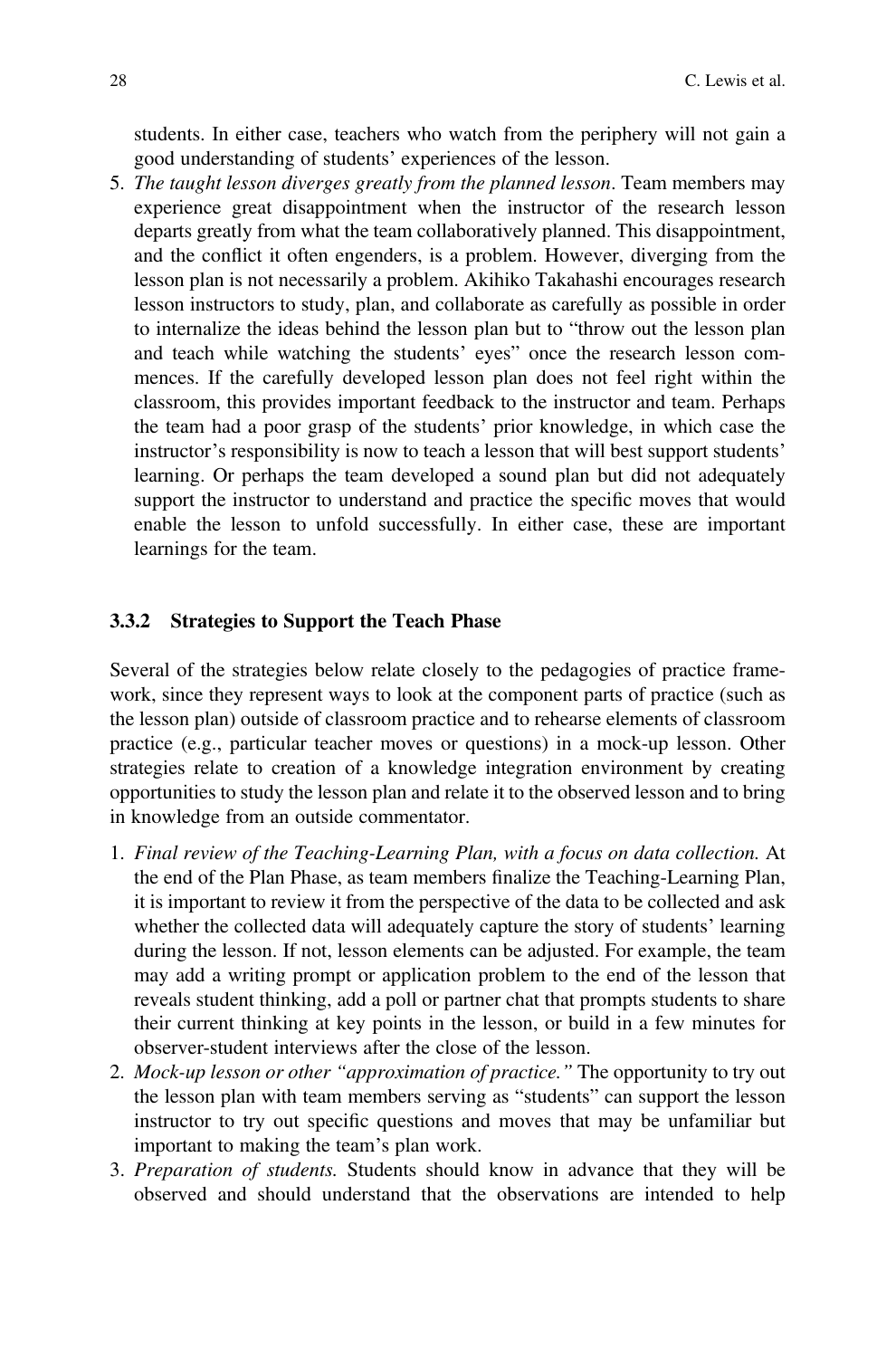make lessons better, by carefully studying how the lesson works for students. Students thus enlisted usually enjoy being allies in improving lessons!

- 4. Pre-lesson discussion with public review of observation guidelines. Even if the observers are experienced in lesson study, they should be reminded of the observation guidelines, such as refraining from side conversations and from helping students. During the pre-lesson discussion, the specific data to be collected by the team should also be reviewed.
- 5. Monitoring and encouragement of observers during research lesson. It may be necessary for a designated facilitator to encourage careful observation by participants who are hanging back away from students, to intervene if an observer starts to teach students, or to quiet side conversations. These challenges may also be raised as a general issue at the post-lesson discussion.
- 6. Inclusion of an experienced final commentator. An experienced final commentator typically provides a good model of data collection and knows how to collect data that reveal student learning broadly across the class – even if the team's data collection plan is not fully adequate. Likewise, experienced observers can show by the example of their observation what it means to closely study students.

# Reflection Questions

- Did the Teaching-Learning Plan provide good guidance about data collection? Did data collection focus on the key elements our team wants to learn about, as well as a broad picture of student learning during the lesson?
- Did observers understand and take up their role? For example, were they able to closely observe students without interfering with student learning?
- Did observers have a chance to read the Teaching-Learning Plan and understand the team's goals?

# 3.4 Goals and Key Components of Phase 4 (Reflect)

### Phase 4: Reflect

The major goals of the Reflect Phase are:

- To articulate what individual team members and observers learned from the lesson study cycle, so that this knowledge becomes available to others within and outside the team
- For individual participants to integrate knowledge from the lesson study cycle into their own thinking and practice
- For educators to strengthen their commitment to improvement of their own knowledge and practice and that of colleagues

The final phase of the lesson study cycle includes the post-lesson discussion and often an additional meeting to reflect on the entire lesson study cycle. Ideally, the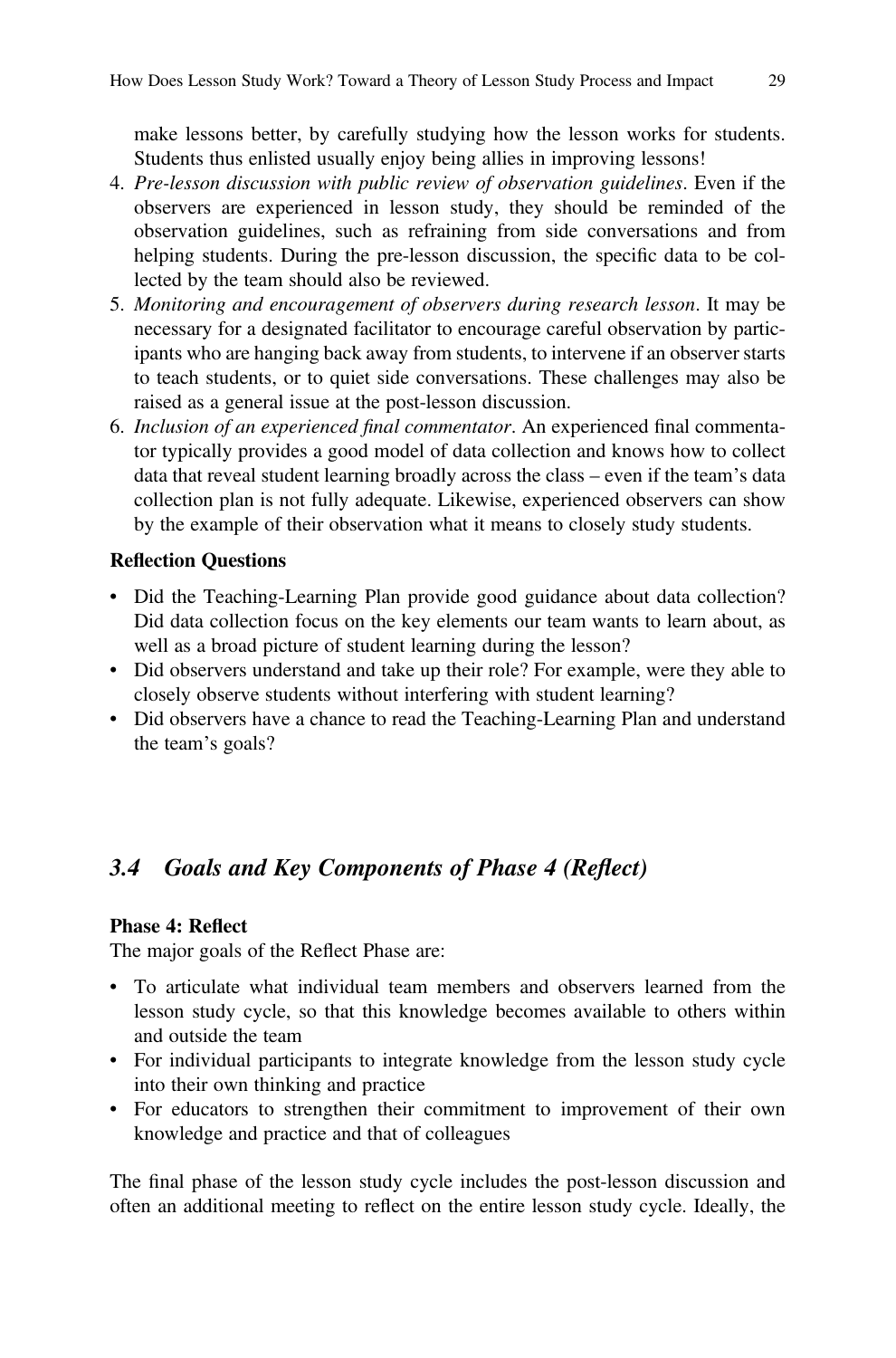post-lesson discussion occurs just following the research lesson, with a short break between lesson and discussion to allow observers to review the data they collected and make decisions about what to present. The Reflect Phase often creates the most palpable tension between two different theoretical perspectives/goals: lesson study as a place for knowledge integration and lesson study as a place for building community and individual motivation. Participants need to navigate between the extremes of, on the one hand, severe critique that will undermine team members' interest in continued professional learning and, on the other hand, "happy talk" that ignores what needs to be learned from the research lesson and leaves participants feeling they learned very little. Use of a discussion protocol (see below) should support teams to avoid both extremes.

Knowledge integration, self-determination, and self-efficacy theories all provide important theoretical perspectives on the Reflect Phase. From the perspective of knowledge integration, the post-lesson discussion often provides the first in-depth opportunity for the last two stages of knowledge integration: distinguishing and consolidating ideas. During the post-lesson discussion, team members for the first time have data from the classroom that enables them to compare and distinguish ideas that may previously been held independently. To take an example from our Fractions Lesson Study trial, during the Study Phase a teacher argued that pizza is a good model for fractions because it is relevant to students, but also commented favorably on research evidence suggesting that a linear measurement model of fractions helps students see fractions as numbers. These two ideas seemed to be held separately from each other until the negotiation of the lesson plan required one to be chosen. (The team chose to use a linear measure model of fractions.) During the post-lesson discussion, teachers explicitly compared the two models (pizza versus linear measure), evaluating, connecting, and "developing criteria to distinguish" between these two ideas about what constitutes a good model for introducing fractions. They noticed, for example, that students in the research lesson, compared to prior students, had a better understanding of fraction composition (e.g., seeing two-thirds as two one-thirds), and they posited that students might more easily transfer understanding of fraction composition from linear measurement to pizzas than vice versa. The hallmarks of the third stage of knowledge integration – distinguishing – is that criteria for distinguishing between two ideas and evaluating their relative worth are developed. In the final stage of Knowledge Integration, ideas are reflected on and refined so that they fit together. Such integration often seems to occur during the Reflect Phase of the lesson study cycle, after teachers see and discuss the research lesson and contrast it with prior practice. One team member integrated two different criteria for evaluating fraction models (real-world context, consistency), in her reflection at the end of the lesson study cycle:

"We think we're doing students a favor by relating fractions to food. However, the type of food constantly changes, and we know that a pizza is never really divided into eight equal slices (we've all dove in for the biggest slice at one point or another!). Measurement provides a consistent context in which to imbed the teaching of fractions. Not only would this context make sense, but it would give students more real-world contexts in which to learn. I recently bought a house, and measurement and fractions have come into play several times".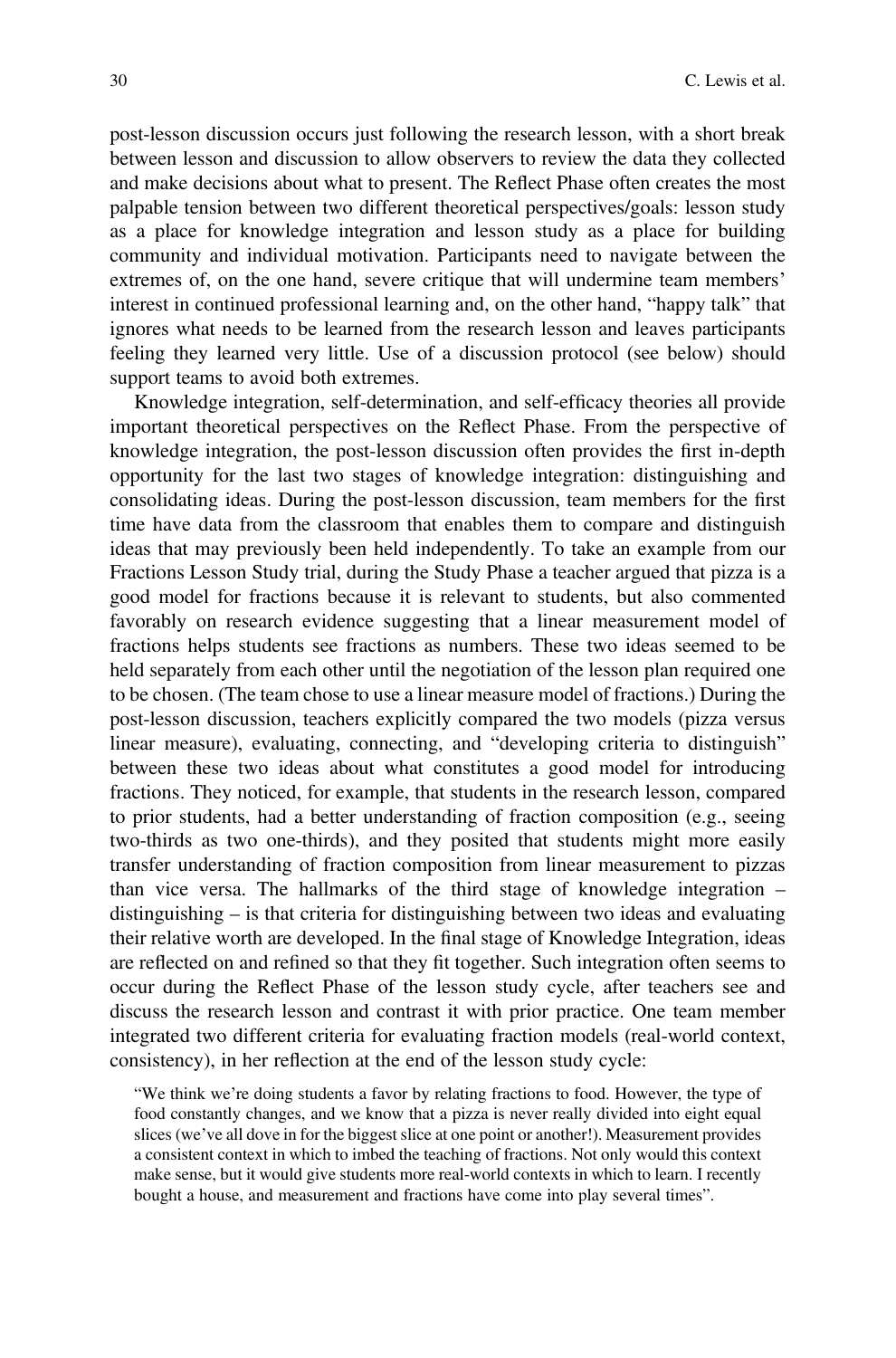Self-determination theory also provides an important lens on the Reflect Phase, because the post-lesson discussion has great potential to affect team members' experiences of autonomy, competence, and belonging. If data suggest that the instruction supported student learning, team members may deepen their sense of competence and gratitude to colleagues; if data suggest the instruction was problematic, team members' sense of competence and belonging may be threatened. Likewise, self-efficacy theory provides an important lens. The post-lesson discussion can provide a powerful boost – or a powerful threat – to a teacher's sense of efficacy as, for example, a new teaching strategy is tried successfully for the first time, or a familiar strategy is called into question by observers' reports.

#### 3.4.1 Challenges of the Reflect Phase

Major challenges during the Reflect Phase occur within the post-lesson discussion and in the subsequent process of integrating what is learned into daily practice.

1. The post-lesson discussion does not enable learning. The post-lesson discussion can fail to build the team's learning for various reasons, which are typically related to the quality of data collected or the quality of the process used to present and discuss it. Data quality may be poor because observers could not see or hear well or because the lesson did not make students' thinking visible. Or observers may not be experienced at noticing and recording the *process* of student learning – imagine the observer who simply notices that a student obtained the correct answer, without noticing the particular counting strategies and materials used to arrive at the answer. Likewise, observers may take an evaluative stance in which they judge student actions, rather than an inquiry stance in which they try to describe and understand student actions. Data collection guidelines provided in the plan may not yield rich data because they are not well-connected to a theory of action; for example, observers may be instructed to notice whether students persevere, rather than to notice the specific resources students use to re-engage with a problem when stuck.

Even if observers collect valuable data, the post-lesson discussion process may not make good use of observers' data. For example, observers invited to talk about whatever they saw – rather than to focus their observations on key questions related to the team's theory of action – may produce a laundry list of noticings whose significance is unclear. Sometimes observers have difficulty synthesizing what they observed and connecting it back to ideas found in the Teaching-Learning Plan because the team has not clearly laid out the lesson flow – the model of how and why student thinking is expected to progress over the lesson that observers' data can confirm or disconfirm.

A third source of challenge in post-lesson discussions can stem from the general culture of the post-lesson discussion. Making sense of data and using it to investigate the team's theory of action require an inquiry stance, not simply an evaluative stance toward the lesson. A culture too focused on politeness – or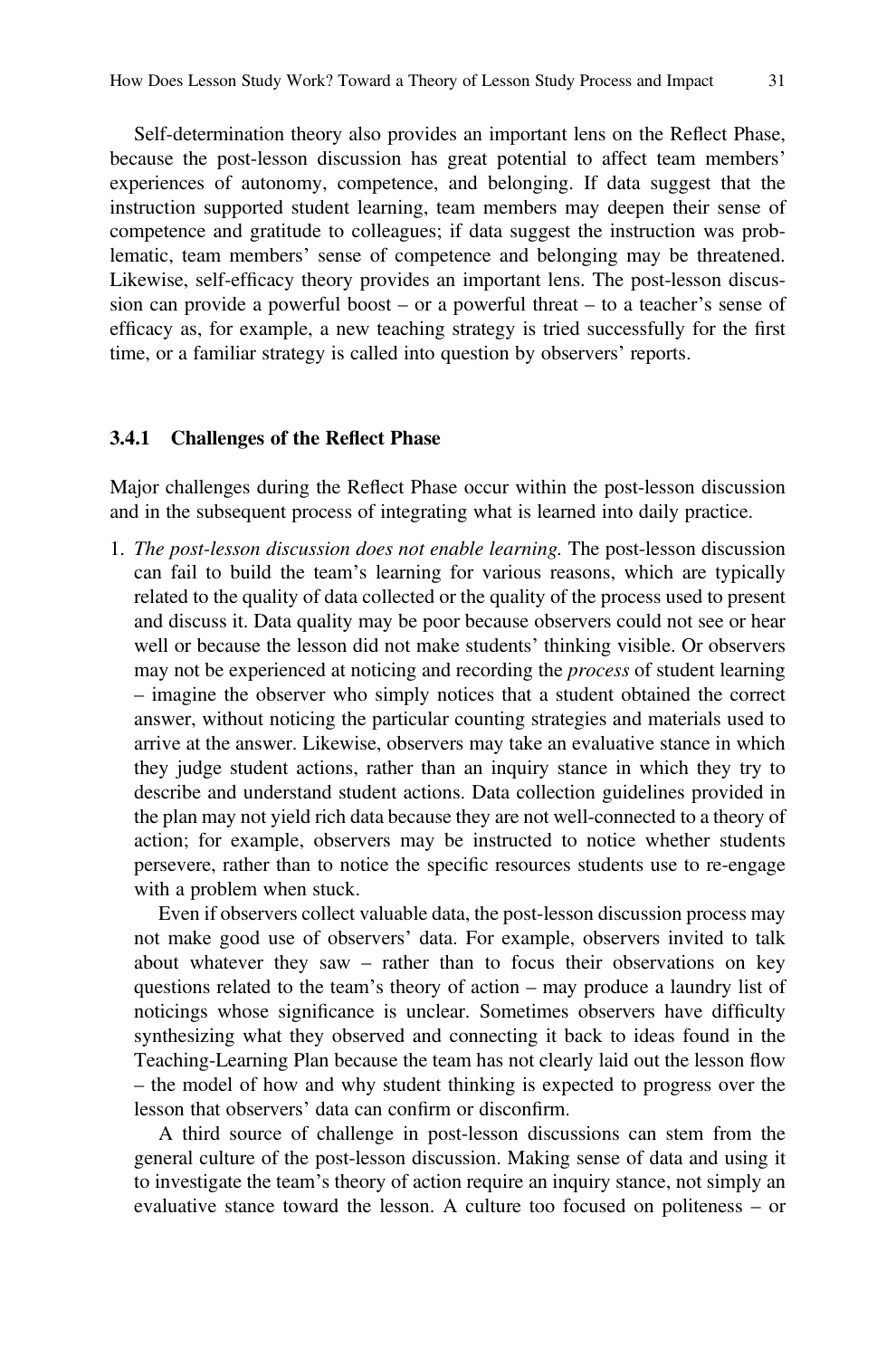conversely on critique – can undermine inquiry. Thus, lesson study seeks to establish a culture focused on learning.

2. Team members are not motivated to bring learnings from lesson study back into daily practice at their school or to continue lesson study. Sometimes lesson study turns into a performance that is disconnected from daily practice and improvement at the school. Teachers may find the lesson study process valuable and integrate what they learn back into their own practice, but not feel motivated to share their learning with other teachers at their school or to initiate subsequent cycles of lesson study.

#### 3.4.2 Strategies to Support the Reflect Phase

- 1. Make use of knowledgeable others to review the draft lesson plan (including the data collection plan) and provide final commentary. A final commentary by an expert in the content and its teaching-learning can add an important dimension to the team's learning by linking the team's work to research and developments outside the school. The final commentator can also provide a model of skilled observation and of how to use classroom data to address the team's questions and goals.
- 2. Use a protocol to guide the post-lesson discussion; if observers outside the team will attend the research lesson, consider using a facilitator from outside the team. Using a discussion protocol increases the likelihood that the post-lesson discussion will focus on presentation and discussion of observers' data, with a focus on the ideas posed by the team. An outside facilitator can keep observers on track with the discussion protocol and redirect any observers who have difficulty deploying an inquiry stance. If there was a disconnection between the team's goals and the lesson that unfolded or the data that was collected, an experienced facilitator may also be able to help bridge that gap – for example, by huddling with the team before the post-lesson discussion to revise the questions the team would like to address during the post-lesson discussion.
- 3. Hold an end-of-cycle reflection meeting. After the post-lesson discussion is concluded, it is useful to have a separate meeting (for the team only) to reflect on the cycle. http://lessonresearch.net/reflect-step/consolidate-your-learning/

This meeting can help team members think about what they learned at each phase of the cycle, what they want to bring back into their daily practice, and what changes in the lesson study cycle might support their learning in the next cycle. It can also surface questions and noticings that might spark the team's next inquiry and provide an opportunity to revisit the school's vision and needs in light of what was learned during the research lesson.

4. Open the door on your team's work and connect it to your school's work; connect to an instructional leadership team or school steering committee. The isolated work of a single lesson study group will never be as powerful as the integrated work of many groups of teachers, particularly if they are working on the same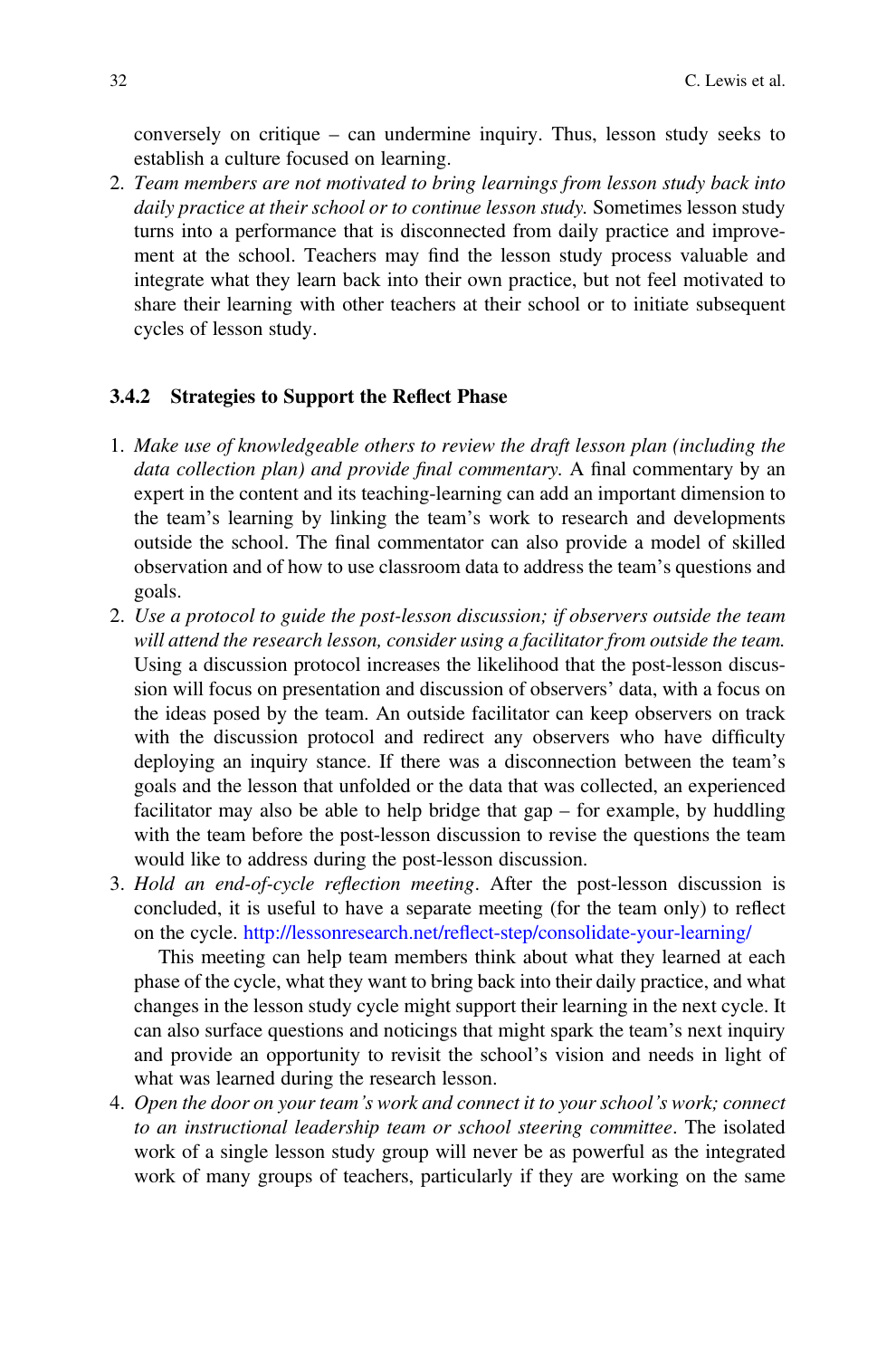vision at the same school. For example, when one group of teachers at a school establishes routines that help students explain their thinking, their work can benefit other teachers at the school both by nurturing student capacities that will affect other classrooms (when the students move on) and also by demonstrating that it is possible for students to explain their thinking. One key tenet of self-efficacy theory is that we learn from others' successes and are more willing to try something new when we see others being successful. Organizational studies of schools underline that improvement occurs when the professional learning of teachers connects closely to instruction (which lesson study does) and also connects to school initiatives. Collaborative Lesson Research (school-wide lesson study) provides one structure for ensuring that the work of individual lesson study teams is coordinated, that knowledge is shared across teams, and that the work advances a school-wide vision (Takahashi and McDougal 2016). Connecting your team's work with the important initiatives at your school will enhance the relevance of your team's work, increase its chances of longevity, and decrease the overload teachers often experience from multiple uncoordinated initiatives.

5. Celebrate! Self-determination theory reminds us that groups that meet our human needs, such as belonging, are more likely to elicit our commitment. Treating the research lesson teacher to a meal is a Japanese tradition that transfers easily to other countries. A shared celebration of the team's work is always in order – especially if the team has encountered many bumps along the way.

#### Reflection Questions

- 1. How did the post-lesson discussion add to our learning?
- 2. What learning do we want to carry forward from this lesson study cycle? For example, what learning about the content, about teaching, and about our students?
- 3. How will what we learned during this lesson study cycle influence our daily practice as individuals? As a school? How will we share what we learned with the profession more broadly?
- 4. What questions or ideas were sparked by this cycle that we want to investigate in future lesson study cycles?
- 5. How might we adjust and improve the lesson study process in the future?
- 6. To what extent did the lesson study cycle strengthen relationships among team members? For example, did it increase the likelihood we will consult each other informally about problems of practice in the future?
- 7. Did we allow sufficient time for team members to reflect together at the end of the cycle?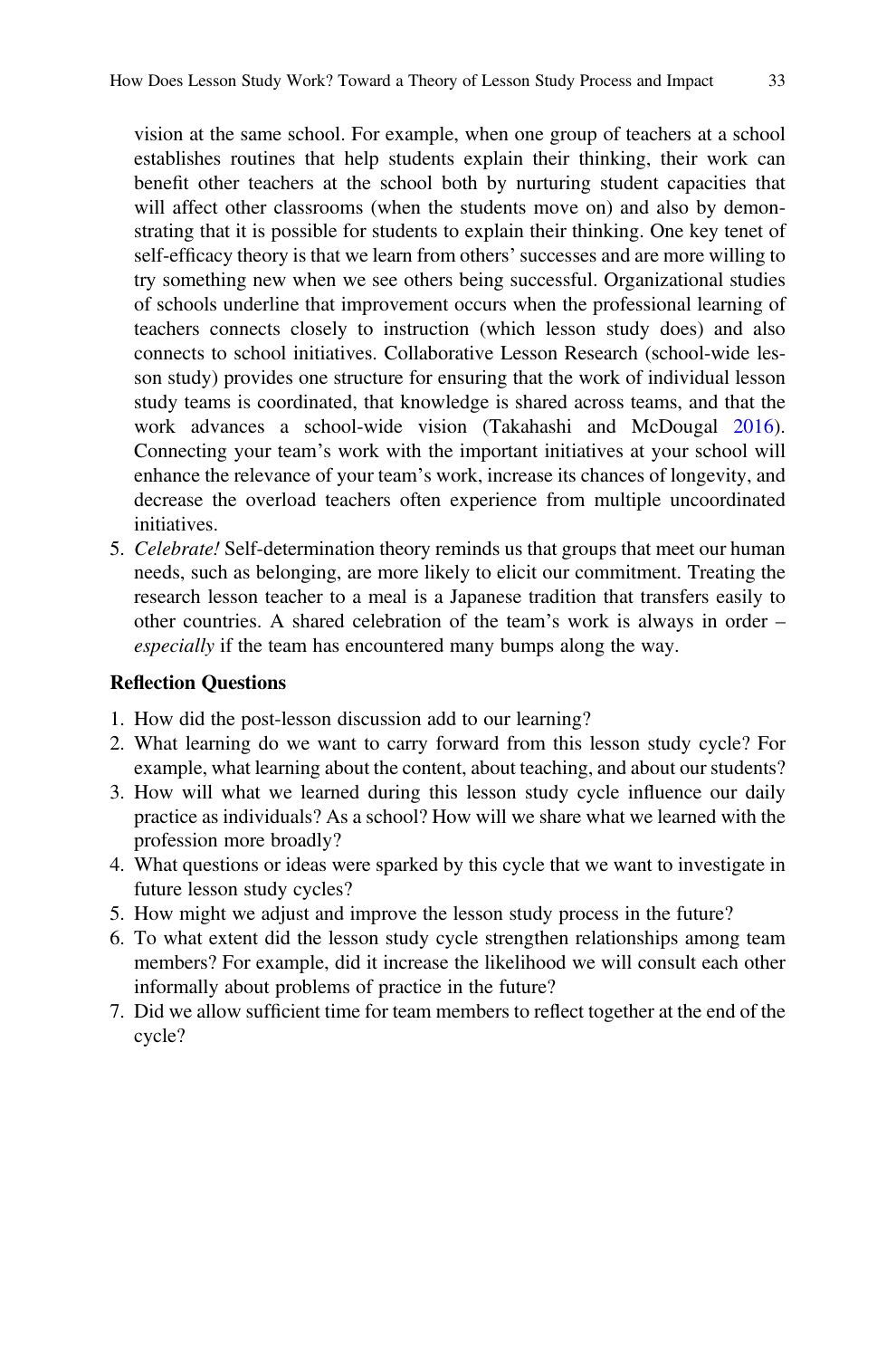# 4 Discussion and Conclusion

This chapter lays out what we believe to be the major goals of each phase of the lesson study cycle (study, plan, teach, reflect) and ties them briefly to educational and psychological theories that support both the exploration of teaching and learning (theories relating to knowledge integration and pedagogies of practice) and development of the lesson study team itself (theories relating to self-determination and self-efficacy), along with challenges at each phase, strategies that may help teams overcome these strategies, and reflection questions that may help teams assess and refine their work. We do not see these ideas as final or definitive, since our understanding of lesson study has evolved steadily ever since our first published work on it in 1997. Given the complexity of teaching and the complexity of human learning, even four theoretical lenses are probably insufficient to provide a theoretical framework to understand lesson study impact. We hope that this chapter will stimulate much further conversation.

We hope that the challenges and strategies laid out for each phase can provide a useful framework for other researchers to add their own ideas and critique, so that, as a field, we have a common framework that continues to change and grow as more educators engage in lesson study. We also hope that lesson study teams will use the reflection questions associated with each phase as a way of reflecting on their own work and will add to these questions, creating a practical reflection tool that helps lesson study teams deepen their work.

Acknowledgments This material is based on work supported by three funders:

The Institute for Education Sciences of the US Department of Education under Grant No. R305A150043. Any opinions, findings, conclusions, or recommendations expressed in this article are those of the authors and do not necessarily reflect the views of the Institute for Education Sciences.

The Bill & Melinda Gates Foundation. The views, findings, conclusions, and recommendations expressed herein are those of the authors and do not necessarily express the viewpoint of the foundation.

The National Science Foundation under Grant No. 1503342. Any opinions, findings, and conclusions or recommendations are those of the author(s) and do not necessarily reflect the views of the National Science Foundation.

### **References**

- Aoibhinn, N. S. (2016). Developing mathematics teachers' pedagogical content knowledge in lesson study: Case study findings. International Journal for Lesson and Learning Studies, 5 (3), 212–226. https://doi.org/10.1108/IJLLS-11-2015-0036.
- Bandura, A. (2001). Social cognitive theory: An agentic perspective. Annual Review of Psychology, 52(1), 1–26.
- Clements, D. H., & Sarama, J. (2004). Learning trajectories in mathematics education. Mathematical Thinking and Learning, 6(2), 81–89.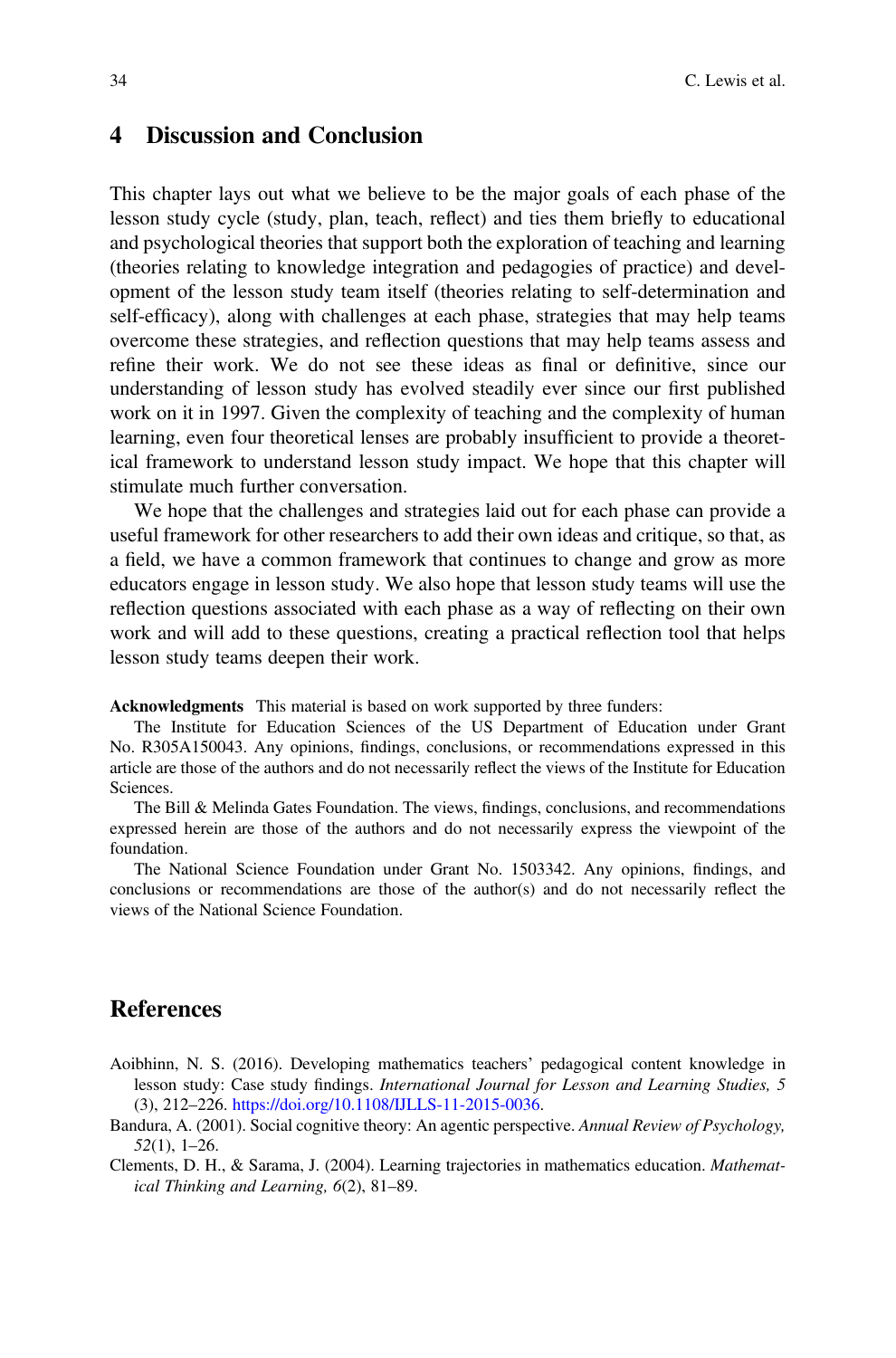- Collet, V. S. (2017). Lesson study in a turnaround school: Local knowledge as a pressure-balanced valve for improved instruction. Teachers College Record, 119, 1–58.
- Deci, E., & Ryan, R. (1985). Intrinsic motivation and self-determination in human behavior. New York: Plenum.
- DosAlmas, A., & Lewis, C. (2017). Bowling with walnuts: What we can learn from Kyouzai Kenkyuu (study of teaching materials). International Journal for Lesson and Learning Studies, 6(1), 27–31.
- Fujii, T. (2016). Designing and adapting tasks in lesson planning: A critical process of Lesson Study. ZDM Mathematics Education, 48(4), 411–423.
- Grossman, P., Compton, C., Igra, D., Ronfeldt, M., Shahan, E., & Williamson, P. (2009a). Teaching practice: A cross-professional perspective. Teachers College Record, 111(9), 2055–2100.
- Grossman, P., Hammerness, K., & McDonald, M. (2009b). Redefining teaching, re-imagining teacher education. Teachers and Teaching: Theory and Practice, 15(2), 273–289.
- Krystal, B. (2018). Developing teachers' mathematical-task knowledge and practice through lesson study. International Journal for Lesson and Learning Studies, 7(2), 136-149.
- Lampert, M., Franke, M. L., Kazemi, E., Ghousseini, H., Turrou, A. C., Beasley, H., et al. (2013). Keeping it complex: Using rehearsals to support novice teacher learning of ambitious teaching. Journal of Teacher Education, 64(3), 226–243.
- Lewis, C., & Perry, R. (2015). A randomized trial of lesson study with mathematical resource kits: Analysis of impact on teachers' beliefs and learning community. In E. J. Cai & Middleton (Eds.), Design, results, and implications of large-scale studies in mathematics education (pp. 133–155). New York: Springer.
- Lewis, C., & Perry, R. (2017). Lesson study to scale up research-based knowledge: A randomized, controlled trial of fractions learning. Journal for Research in Mathematics Education, 48(3), 261–299.
- Lewis, C., Perry, R., Hurd, J., & O'Connell, M. P. (2006). Lesson study comes of age in North America. Phi Delta Kappan, December 2006, 273–281.
- Lewis, C., Perry, R., & Hurd, J. (2009). Improving mathematics instruction through lesson study: A theoretical model and North American case. Journal of Mathematics Teacher Education, 12(4), 285–304.
- Lewis, C., Akita, K., & Sato, M. (2010). Lesson study as a human science. In W. R. Penuel & K. O'Connor (Eds.), Learning research as a human science (National Society for the study of education yearbook) (Vol. 109, pp. 222–237). New York: Teachers College, Columbia University.
- Lewis, C., Perry, R., & Friedkin, S. (2011). Using Japanese curriculum materials to support lesson study outside Japan: Toward coherent curriculum. Educational Studies in Japan: International Yearbook, 6, 5–19.
- Linn, M. C., & Eylon, B.-S. (2011). Science learning and instruction: Taking advantage of technology to promote knowledge integration. New York: Routledge.
- Linn, M., Eylon, B., & Davis, E. (2004). Internet environments for science education. In M. Linn, E. Davis, & P. Bell (Eds.), The knowledge integration perspective on learning (pp. 29-46). Mahwah: Lawrence Erlbaum Associates.
- Linn, M. C., Davis, E. A., & Bell, P. (2013). Internet environments for science education. New York: Routledge.
- Matsuzawa Elementary School. (2011). School research report by the Matsuzawa elementary school. Available from http://www.impuls-tgu.org/cms/uploads/File/resource/ MatsuzawaLeafletDec12011.pdf
- Mills College Lesson Study Group. (2005). How many seats? Excerpts of a lesson study cycle [DVD]. Oakland: Mills College Lesson Study Group.
- National Education Policy Research Institute, J. K. K. S. K. (2011). Report of survey research on improvement of teacher quality [Kyouin no Shitsu no Koujou ni Kansuru Chosa Kenkyuu]. Retrieved from Tokyo.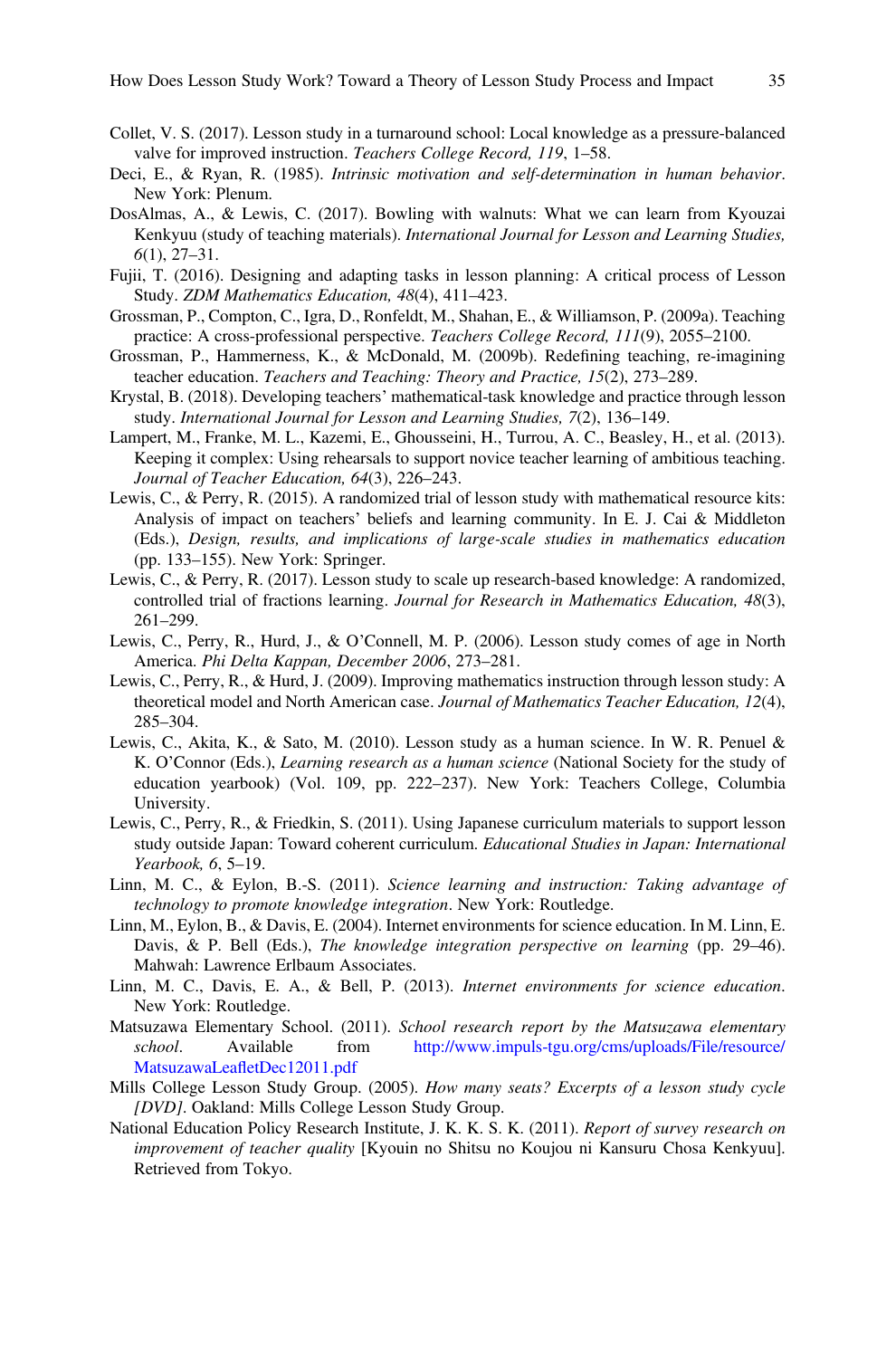- Pernilla, M., & Henrik, H. (2018). Challenging teachers' ideas about what students need to learn: Teachers' collaborative work in subject didactic groups. International Journal for Lesson and Learning Studies, 7(2), 98–110.
- Perry, R., & Lewis, C. (2010). Research and practice in education: Building alliances, bridging the divide. In C. E. Coburn & M. K. Stein (Eds.), Building demand for research through lesson study (pp. 131–145). Lanham: Rowman & Littlefield Publishers, Inc.
- Runesson, U., & Gustafsson, G. (2012). Sharing and developing knowledge products from Learning Study. International Journal for Lesson and Learning Studies, 1(3), 245–260.
- Ryan, R. M., & Deci, E. L. (2000). Self-determination theory and the facilitation of intrinsic motivation, social development, and well-being. American Psychologist, 55(1), 68.
- Sarkar Arani, M. R. (2017). Raising the quality of teaching through Kyouzai Kenkyuu The study of teaching materials. International Journal for Lesson and Learning Studies, 6(1), 10–26.
- Sato, M. (2008). Philosophy on the restoration of schools: The vision, principles and activity system of the learning community. Journal of All India Association for Educational Research, 20 (3&4), 14–26.
- Schoenfeld, A. H., Baldinger, E., Disston, J., Donovan, S., Dosalmas, A., Driskill, M., Fink, H., et al. (under review). Learning with and from TRU: Teacher educators and the teaching for robust understanding framework. In K. Beswick (Ed.), Handbook of mathematics teacher education, volume 4: The mathematics teacher educator as a developing professional. Rotterdam: Sense Publisher.
- Shifter, D., Bastable, V., & Russell, S. J. (2010). Developing mathematical ideas. Reston: National Council of Teachers of Mathematics.
- Takahashi, A., & McDougal, T. (2014). Implementing a new national curriculum: Case study of a Japanese school's 2-year lesson-study project. In K. Karp (Ed.), Annual perspectives in mathematics education: Using research to improve instruction 2014. Reston: National Council of Teachers of Mathematics.
- Takahashi, A., & McDougal, T. (2016). Collaborative lesson research: Maximizing the impact of lesson study. ZDM Mathematics Education, 48(4), 513–526.
- Takahashi, A., Watanabe, T., Yoshida, M., & Wang-Iverson, P. (2005). Improving content and pedagogical knowledge through kyozaikenkyu. In P. Wang-Iverson & M. Yoshida (Eds.), Building our understanding of lesson study (pp. 77–84). Philadelphia: Research for Better Schools.
- Van de Walle, J. A., Karp, K. S., & Bay-Williams, J. M. (2009). Elementary and middle school mathematics: Teaching developmentally (7th ed.). Boston: Allyn & Bacon.
- Watanabe, T., Takahashi, A., & Yoshida, M. (2008). Kyozaikenkyu: A critical step for conducting effective lesson study and beyond. In F. Arbaugh & P. M. Taylor (Eds.), *Inquiry into mathe*matics teacher education (Vol. 5, pp. 131–142). San Diego: Association of Mathematics Teacher Educators.
- Yoshida, M., & Jackson, W. C. (2011). Response to part V: Ideas for developing mathematical pedagogical content knowledge through Lesson Study. In L. C. Hart, A. Alston, & A. Murata (Eds.), Lesson study research and practice in mathematics education. New York: Springer.

Catherine Lewis, Ph.D., a developmental psychologist, has directed ten major grants funded by NSF, IES, or private foundations, focused on effective strategies to support instructional improvement. A recent randomized controlled trial (conducted with Rebecca Perry) demonstrated that teams of teachers engaged in lesson study, supported by mathematical resources, can significantly improve students' mathematics learning (Lewis & Perry, Journal for Research in Mathematics Education, 2017, 48:3). Their study has been identified as one of only two mathematics professional learning interventions (of 643 reviewed) to meet What Works Clearinghouse scientific criteria and positively impact students' mathematical proficiency (Gersten, Taylor et al. 2014). Lewis speaks and reads Japanese and has produced video and print materials that introduce lesson study (www. lessonresearch.net).